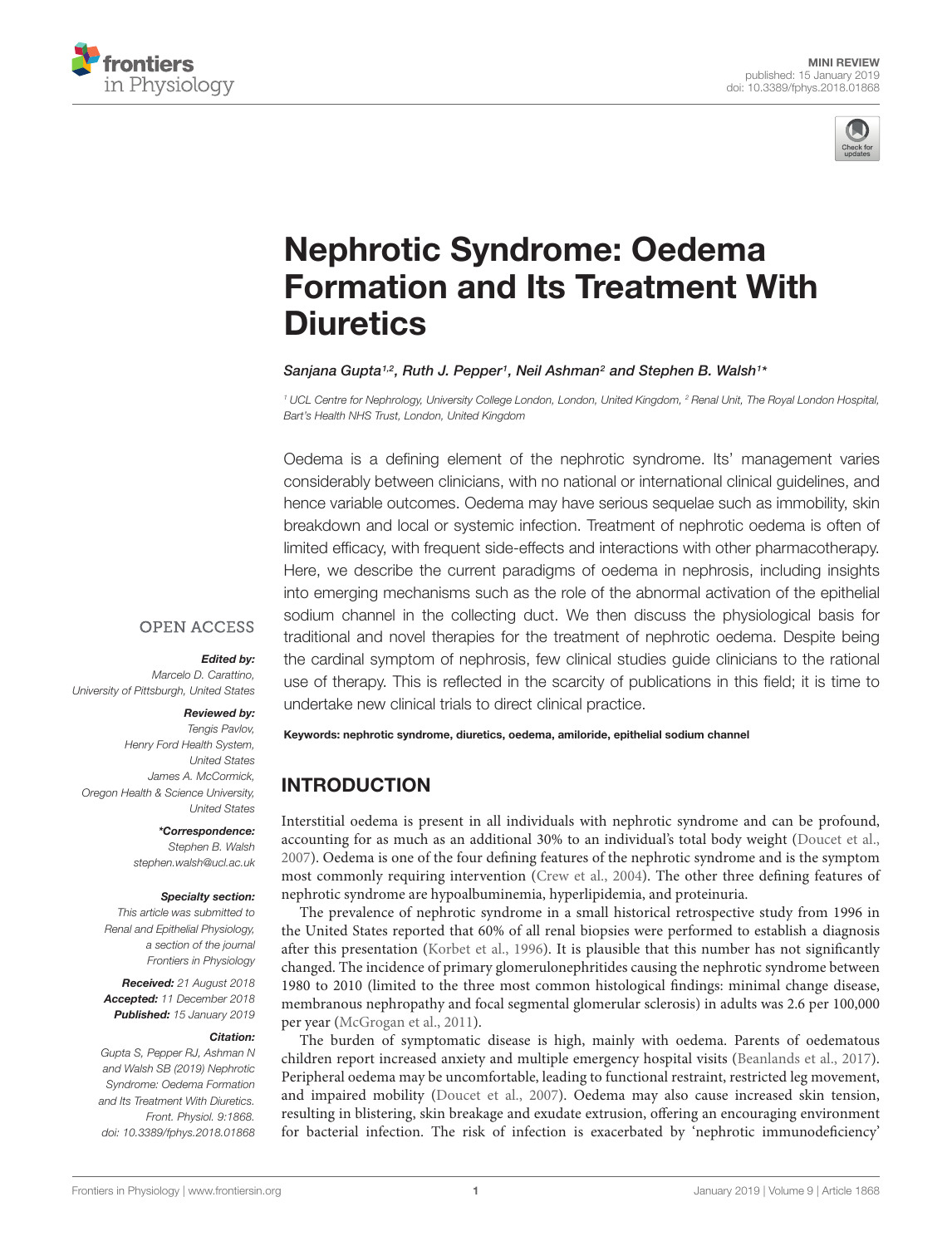caused by the urinary loss of immunoglobulins [\(Ogi et al.,](#page-8-1) [1994\)](#page-8-1) and T-cell transformation dysfunction [\(Fodor et al.,](#page-7-2) [1982\)](#page-7-2). Further, asymptomatic pulmonary congestion can be present in active nephrosis [\(Marino et al.,](#page-8-2) [2016\)](#page-8-2) and there is a strong association of cardiovascular risk in an overloaded chronic kidney disease cohort [\(Hung et al.,](#page-7-3) [2014\)](#page-7-3).

The two main contributors to oedema are the urinary loss of albumin and excessive sodium. Hence, diuretics are used due to the known tubular effects on sodium and water reabsorption. Before we can target and tailor treatment, we first need to understand the underlying physiology of oedema formation.

# OEDEMA FORMATION

There are two paradigms of oedema formation in nephrosis: the so-called under-fill and over-fill models; it is thought that these can be present in the same individual at different times over the course of their disease [\(Perico and Remuzzi,](#page-8-3) [1993;](#page-8-3) [Humphreys,](#page-7-4) [1994\)](#page-7-4). Both result in sodium and water retention and increased interstitial fluid volume presenting as oedema. A detailed review of the pathophysiology of oedema formation is outside the scope of this article, and we direct readers to recent reviews [\(Siddall and Radhakrishnan,](#page-8-4) [2012;](#page-8-4) [Cadnapaphornchai et al.,](#page-6-2) [2014;](#page-6-2) [Ray et al.,](#page-8-5) [2015;](#page-8-5) [Ellis,](#page-7-5) [2016\)](#page-7-5).

# Under-Fill Theory

Hypoalbuminemia reduces the capillary oncotic pressure and the imbalance of Starling's forces leads to interstitial leakage of fluid and decreased circulating volume [\(Doucet et al.,](#page-7-0) [2007\)](#page-7-0). The under-fill theory proposes that the decreased circulating volume leads to renal hypoperfusion and activation of the reninangiotensin-aldosterone system (RAAS) [\(Perico and Remuzzi,](#page-8-3) [1993\)](#page-8-3). Stimulation causes avid sodium and water reabsorption [\(Doucet et al.,](#page-7-0) [2007\)](#page-7-0).

There are data from rat models of nephrosis suggesting that increased activity of the proximal tubular cell sodium/proton antiporter NHE3 may contribute to sodium retention, but this has not been extensively reported [\(Besse-Eschmann et al.,](#page-6-3) [2002;](#page-6-3) [Klisic et al.,](#page-7-6) [2003\)](#page-7-6). Furthermore, distal delivery of sodium is the same in nephrotic and non-nephrotic kidneys [\(Ichikawa et al.,](#page-7-7) [1983\)](#page-7-7).

The distal collecting tubule, cortical and outer medullary collecting ducts are the major sites of sodium reabsorption under the control of aldosterone [\(Mernissi and Doucet,](#page-8-6) [1983\)](#page-8-6). In nephrosis, cortical collecting ducts demonstrate increased sodium retention associated with stimulation of basolateral  $Na^+, K^+$ -ATPase and apical epithelial sodium channel (ENaC) [\(Féraille et al.,](#page-7-8) [1993;](#page-7-8) [Deschênes and Doucet,](#page-6-4) [2000\)](#page-6-4). The stimulation of  $Na^+, K^+$ -ATPase results from transcriptional induction of subunits and targeting newly synthesized pumps to the basolateral membrane where the pumps are able to reabsorb sodium [\(Deschênes et al.,](#page-6-5) [2001a\)](#page-6-5). Pre-formed ENaC is also targeted to the apical membrane via non-transcriptional mechanisms [\(Lourdel et al.,](#page-8-7) [2005;](#page-8-7) [de Seigneux et al.,](#page-6-6) [2006;](#page-6-6) [Kim](#page-7-9) [et al.,](#page-7-9) [2006\)](#page-7-9).

ENaC is a target for aldosterone and is discussed in detail below. Activation of beta-1 adrenoceptors stimulates renin secretion, however, there are no published studies implicating this in nephrotic syndrome. Renal denervation and beta-blocker therapy are of proven benefit in treating oedema of heart failure [\(Byku and Mann,](#page-6-7) [2017\)](#page-6-7), but propranolol did not induce a diuresis or natriuresis [\(Bauer,](#page-6-8) [1983\)](#page-6-8) suggesting an alternative unexplained mechanism instead of renin suppression alone.

While the under-fill theory still has considerable support, a sizable body of evidence supports other paradigms of oedema formation. If the under-fill theory was solely responsible then RAAS blockers or restoration of circulating volume would be curative treatment. Captopril (RAAS blocker) failed to change urinary sodium excretion despite successful inhibition of aldosterone secretion [\(Brown et al.,](#page-6-9) [1984\)](#page-6-9). A proportion of individuals have elevated renin and aldosterone profiles in keeping with an under-filled vascular space, yet, many have suppressed renin and aldosterone activity [\(Meltzer et al.,](#page-8-8) [1979\)](#page-8-8). Measuring the plasma volume in nephrotic individuals using radioactive albumin demonstrated only 2% of the cohort had a low plasma volume [\(Geers et al.,](#page-7-10) [1984\)](#page-7-10). Two independent groups in the 1980s demonstrated that intravenous infusion of atrial extract or synthetic atrial natriuretic peptide (ANP) resulted in less than 50% of individuals having a natriuretic and diuretic response despite volume repletion [\(Koepke and DiBona,](#page-7-11) [1987;](#page-7-11) [Perico et al.,](#page-8-9) [1989\)](#page-8-9). Interestingly, a low serum albumin alone does not appear to mediate renal sodium retention, as individuals with congenital an-albuminemia do not develop oedema [\(Koot et al.,](#page-7-12) [2004\)](#page-7-12).

One challenge may be identifying the under-filled individual. A group of Belgian investigators tried to find a clinical test to actively differentiate between these under- and over-filled cohorts [\(Keenswijk et al.,](#page-7-13) [2018\)](#page-7-13). In nephrotic children a high urinary potassium to urinary potassium and sodium ratio  $(UrK^+/UrK^+)$  $+$  UrNa<sup>+</sup>), suggesting secondary hyperaldosteronism, can be a useful test to identify under-filled children that may benefit from intravenous therapy [\(Keenswijk et al.,](#page-7-13) [2018\)](#page-7-13).

# Over-Fill Theory

The over-fill theory states that RAAS activation and imbalance in Starling's forces across the capillaries are an insufficient mechanism to produce oedema and instead, changes in the capillary endothelial filtration barrier are responsible [\(Doucet](#page-7-0) [et al.,](#page-7-0) [2007\)](#page-7-0).

### Capillary Permeability

Capillary permeability is important in determining distribution of fluid between vascular and interstitial compartments. Changes in the capillary basement membrane akin to aging exist in nephrotic syndrome, with thickening of the basement membrane, altered protein composition and increased stiffness; the thickening of the basement membrane increases protein permeability [\(Kottke and Walters,](#page-7-14) [2016\)](#page-7-14).

Nephrotic patients had higher calf capillary filtration capacity without evidence of capillary hypertension suggesting that the functional capillary surface area available for exchange is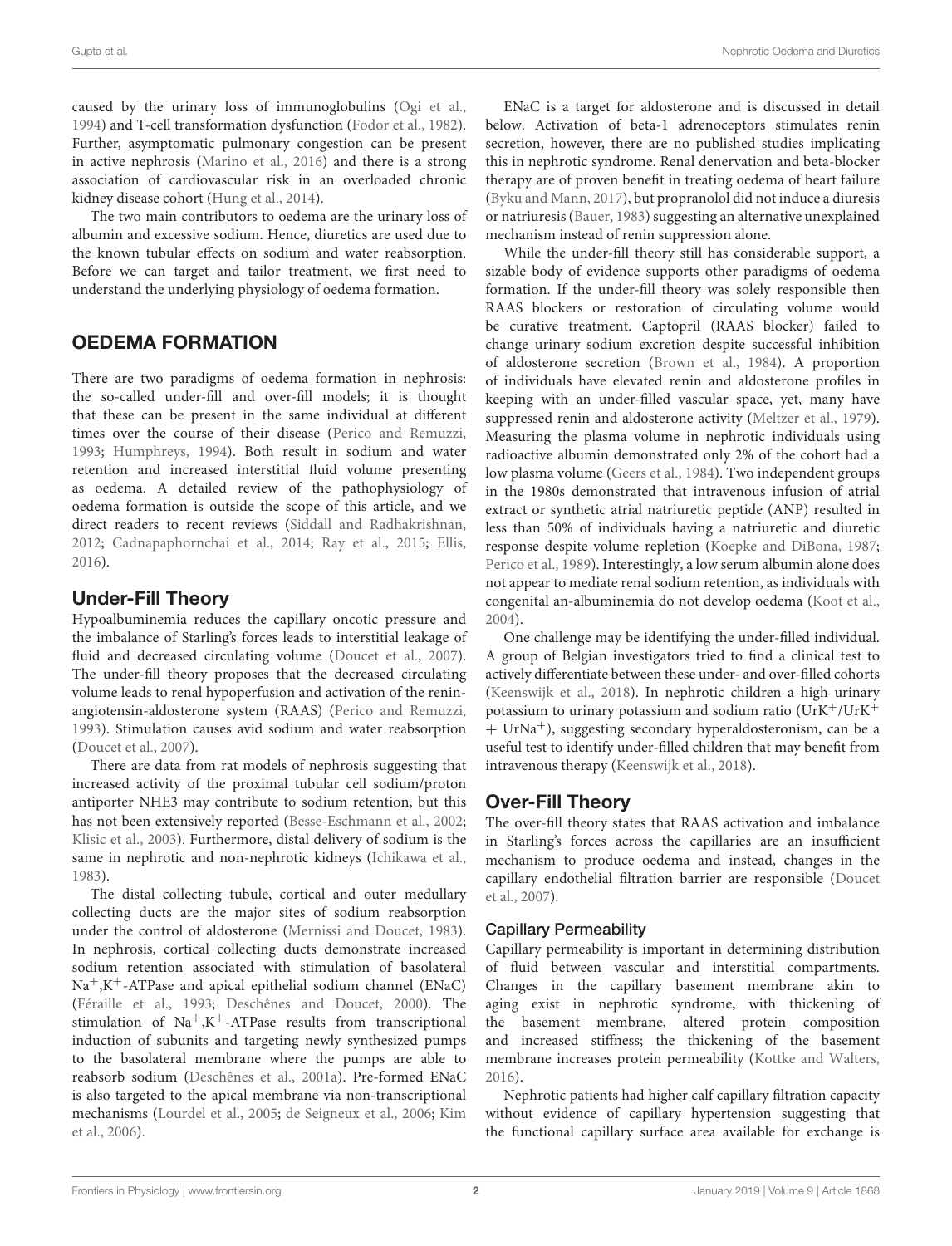increased in nephrotic syndrome [\(Lewis et al.,](#page-7-15) [1998\)](#page-7-15). The capillary filtration capacity is increased almost twofold in nephrotic individuals [\(Ellis,](#page-7-5) [2016\)](#page-7-5).

Studies in nephrotic rats have demonstrated defective capillary basement membrane permeability by ferritin accumulation [\(Farquhar and Palade,](#page-7-16) [1961\)](#page-7-16). Vascular permeability is increased in guinea pigs when injected with human lymphocyte supernatants from nephrotic patients but not healthy controls [\(Lagrue et al.,](#page-7-17) [1975b\)](#page-7-17). A permeability increasing factor (such as a circulating lymphokine) was proposed to affect the vasculature irrespective of the albumin or sodium [\(Lagrue et al.,](#page-7-17) [1975b\)](#page-7-17). It was hypothesized that this permeability factor was a protein that activates the kinin system [\(Lagrue et al.,](#page-7-18) [1975a\)](#page-7-18). Initial interest in bradykinin was supported by elevated bradykinin levels in abdominal transudates from nephrotic patients [\(Paskhina et al.,](#page-8-10) [1979\)](#page-8-10) but no further evidence has been published.

The role for vascular hyperpermeability was further demonstrated using technetium labeled albumin in nephrotic human patients and healthy controls [\(Rostoker et al.,](#page-8-11) [2000\)](#page-8-11). Nephrotic patients had high levels of hyperpermeability which was reversible with steroids and bilbao extract (which reduces capillary permeability) and the authors proposed a vascular permeability factor derived from local immune cells [\(Rostoker et al.,](#page-8-11) [2000\)](#page-8-11). The search for the permeability factor remains elusive although possible targets are being proposed such as cytokine receptor-like factor 1 with specific therapeutic targets [\(Savin et al.,](#page-8-12) [2017\)](#page-8-12). Vascular endothelial growth factors (VEGF) are regulators of capillary permeability [\(Bates,](#page-6-10) [2010\)](#page-6-10). However, circulating VEGF levels are not different in nephrotic and non-nephrotic children, and rat VEGF expression is not altered, nor does administration of VEGF induce nephrosis [\(Webb et al.,](#page-9-0) [1999\)](#page-9-0).

Nephrotic ascites (peritoneal fluid accumulation) is likely to develop via similar mechanisms as nephrotic interstitial fluid [\(Udwan et al.,](#page-9-1) [2016\)](#page-9-1). In nephrotic rats there is a change in capillary permeability with an increased water filtration coefficient in both paracellular and transcellular pathways, with a reduction in the coefficient for proteins [\(Udwan](#page-9-1) [et al.,](#page-9-1) [2016\)](#page-9-1). This is associated with greater expression of aquaporin-1 (AQP1) in the parietal peritoneum [\(Udwan](#page-9-1) [et al.,](#page-9-1) [2016\)](#page-9-1). Water permeability is reversible by inhibiting NF-κB and N-acetylcysteine [\(Udwan et al.,](#page-9-1) [2016\)](#page-9-1). When both are inhibited, the volume of ascites is reduced by 60% suggesting that this water filtration coefficient, possibly mediated by AQP1, is important in ascites formation in these nephrotic animals [\(Udwan et al.,](#page-9-1) [2016\)](#page-9-1). The association with aquaporin dysregulation has also been demonstrated in nephrotic human kidneys. A study of 54 primary nephrotic individuals determined aquaporin expression by immunohistochemistry in renal biopsy tissue and measured urinary aquaporin. In nephrotics, AQP1 expression was significantly reduced in renal tissue whereas aquaporin-2 (AQP2) expression was increased. Urinary AQP2 was higher in nephrotic individuals, matching histological findings [\(Wang et al.,](#page-9-2) [2015\)](#page-9-2).

#### Endocrine Effects

Adrenalectomized, aldosterone-deficient rats with puromycin aminonucleoside (PAN)-inducible nephrotic syndrome with ascites have lower levels of apically expressed ENaC in the collecting duct than non-adrenalectomized controls [\(de Seigneux et al.,](#page-6-6) [2006\)](#page-6-6). This suggests that oedema and nephrotic syndrome can occur in the absence of aldosterone and aldosterone-dependent apical expression of ENaC. Other endocrine and paracrine candidates have been investigated in nephrotic animals to explain aldosterone-independent sodium retention in nephrosis. Inhibition of insulin like growth factor, tumor necrosis factoralpha, nitric oxide synthase in rat models did not induce natriuresis, implying that these are not involved [\(Doucet et al.,](#page-7-0) [2007\)](#page-7-0).

Angiotensin II is known to have a direct effect on sodium retention independent of glomerular filtration rate and aldosterone secretion [\(Johnson and Malvin,](#page-7-19) [1977;](#page-7-19) [Miura](#page-8-13) [et al.,](#page-8-13) [2014\)](#page-8-13). Microperfusion of angiotensin II in distal nephron segments of rat kidney stimulated transporter-like and channellike sodium retention [\(Wang and Giebisch,](#page-9-3) [1996\)](#page-9-3).

The role of circulating factors on sodium retention are difficult to predict as models of animal unilateral nephrosis demonstrate only alterations in sodium handling in the affected kidney [\(Doucet et al.,](#page-7-0) [2007\)](#page-7-0). The main determinant of sodium retention is the  $\text{Na}^+$ , K<sup>+</sup>-ATPase pump (discussed above) and the capillary epithelial dysfunction.

Atrial natriuretic peptide stimulates sodium and water excretion from the inner medullary collecting duct thereby opposing the interstitial volume expansion [\(Baxter et al.,](#page-6-11) [1988;](#page-6-11) [Light et al.,](#page-7-20) [1989\)](#page-7-20). After prolonged exposure to ANP there is an increase in apical expression of aquaporin-2 and the gamma subunit of ENaC [\(Wang et al.,](#page-9-4) [2006\)](#page-9-4). However, systemic infusion of synthetic ANP or ANP extract in experimental studies in nephrotic individuals had a diminished natriuretic and diuretic response compared to healthy controls [\(Koepke and DiBona,](#page-7-11) [1987;](#page-7-11) [Perico et al.,](#page-8-9) [1989\)](#page-8-9) despite the prediction from animal models for the opposite [\(Wang et al.,](#page-9-4) [2006\)](#page-9-4).

Regardless of elevated serum ANP concentration in nephrotic syndrome, natriuresis is blunted [\(Perico et al.,](#page-8-9) [1989\)](#page-8-9). This may be due to increased activity of renal sympathetic nerves that override the ANP response and stimulate sodium retention, although denervated kidneys still demonstrate the same effect [\(Maack,](#page-8-14) [1980\)](#page-8-14). Alternatively, dysfunctional ANP binding in the kidney may explain the relative renal resistance to ANP. In a murine model of nephrotic syndrome, renal resistance to ANP is reversed by phosphodiesterase inhibitors, implying that this ANP resistance is mediated through enhanced cyclic GMP– phosphodiesterase activity [\(Valentin et al.,](#page-9-5) [1992\)](#page-9-5).

The PPIL gene encoding cyclophilin-like protein is upregulated in the medulla from nephrotic rats compared with healthy control rat medullas [\(Orisio et al.,](#page-8-15) [1993\)](#page-8-15). The gene product cyclophilin-like protein reduces sodium excretion [\(Iwai](#page-7-21) [and Inagami,](#page-7-21) [1990\)](#page-7-21). ANP infusion increases the cyclophilin-like protein mRNA in the renal medulla in nephrotic rats, so this may be a potential mechanism of ANP insensitivity in nephrosis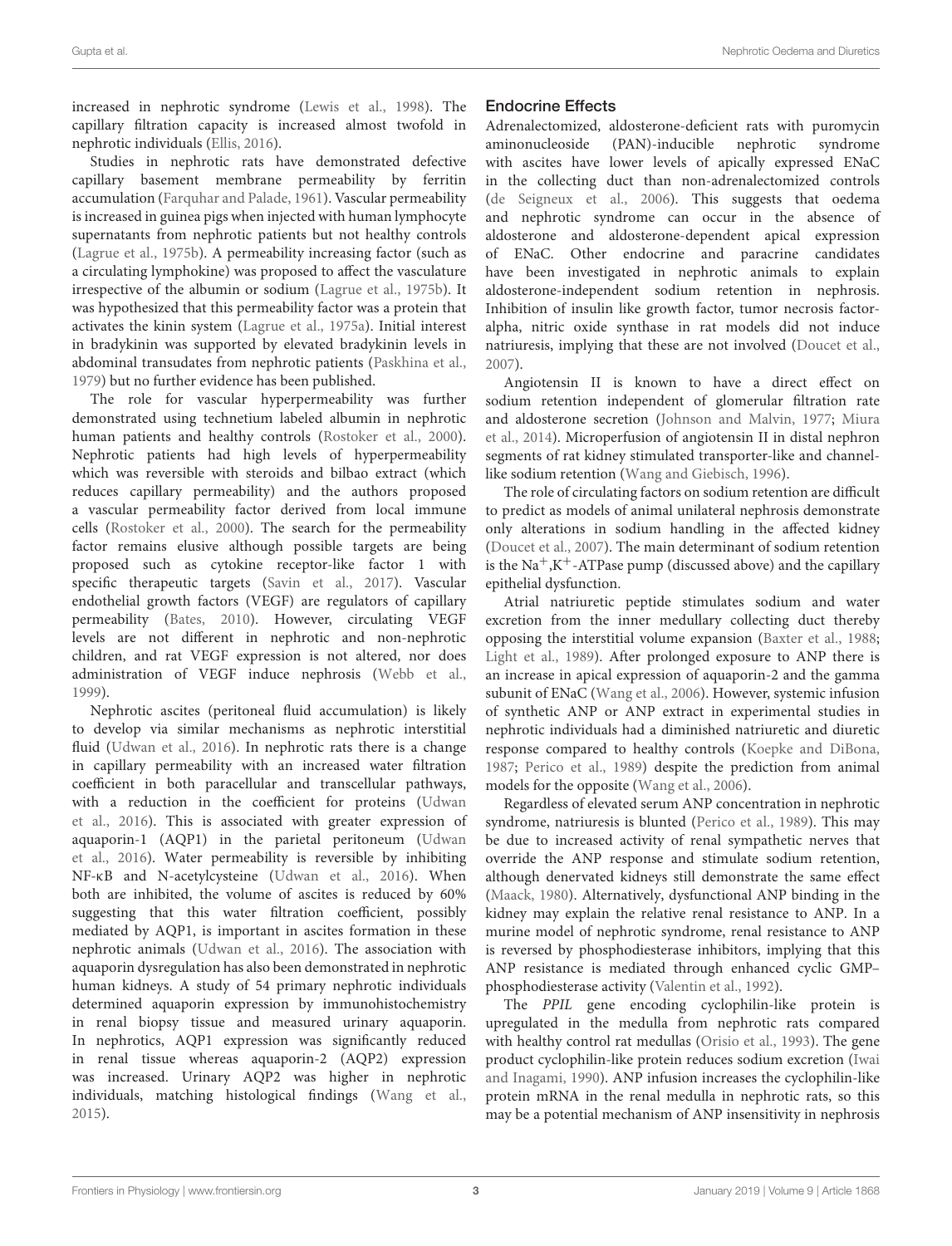[\(Orisio et al.,](#page-8-15) [1993\)](#page-8-15). Down-regulation of the protease corin in kidneys reduces conversion of pro-ANP to active ANP, also contributing to a lack of renal response to ANP [\(Polzin et al.,](#page-8-16) [2010\)](#page-8-16).

# EPITHELIAL SODIUM CHANNEL

The ENaC mediates absorption of sodium in the late distal convoluted tubule, connecting segment and tubule and the collecting duct [\(Garty and Palmer,](#page-7-22) [1997\)](#page-7-22). ENaC is activated by aldosterone, anti-diuretic hormone and specific proteases [\(Garty](#page-7-22) [and Palmer,](#page-7-22) [1997;](#page-7-22) [Kleyman et al.,](#page-7-23) [2009;](#page-7-23) [Rossier and Stutts,](#page-8-17) [2009;](#page-8-17) [Passero et al.,](#page-8-18) [2010\)](#page-8-18). The role of peroxisome proliferator activated receptors oedema and ENaC remains unclear and is reviewed in [Pavlov et al.](#page-8-19) [\(2010\)](#page-8-19). ENaC is composed of three subunits: alpha, beta and gamma [\(Firsov et al.,](#page-7-24) [1998\)](#page-7-24). Proteases activate ENaC by cleaving the alpha and gamma subunits [\(Hughey et al.,](#page-7-25) [2003\)](#page-7-25). Dual cleavage of the gamma subunit renders ENaC highly active [\(Sheng et al.,](#page-8-20) [2006\)](#page-8-20). Further, animal and human nephrotic urine activates ENaC; proteases (e.g., plasmin) in the urine activate and inhibitors of plasmin deactivate ENaC dependent sodium currents in Xenopus laevis oocytes [\(Svenningsen et al.,](#page-9-6) [2009\)](#page-9-6). Furthermore, remission of nephrotic syndrome is associated with a reduction in urinary plasmin levels in patients' urine. Patients' urine was applied to M1 collecting duct cells expressing ENaC and there was a lower ability to activate ENaC-mediated (amiloride sensitive) sodium currents compared to urine from nephrotic patients [\(Andersen et al.,](#page-6-12) [2013\)](#page-6-12).

Most recently, a cohort study reports urinary plasmin increases the risk of hypertension in type 1 diabetics. Despite this association, the increased risk was dependent on albuminuria and nor were there differences in urinary sodium or potassium excretion. This was attributed to uncontrolled patient sodium intake and urinary plasminogen deactivating ENaC simultaneously [\(Ray et al.,](#page-8-21) [2018\)](#page-8-21).

Recent studies in mice using pharmacological inhibitors of protease activity to inhibit the gamma subunit cleavage and activation of ENaC have been successful at preventing sodium retention. Urinary protease inhibitors normalized protease activity and reduced sodium retention [\(Bohnert et al.,](#page-6-13) [2018\)](#page-6-13). Rats with induced nephrotic syndrome had higher levels of urinary plasminogen activator, and amiloride reduced this and sodium retention without altering proteinuria [\(Stæhr et al.,](#page-9-7) [2015\)](#page-9-7).

Protease inhibition might be an attractive therapeutic option in addition to ENaC antagonism (e.g., with amiloride). Protease inhibition would occur before glomerular filtration, and therefore its effectiveness would not be limited by the glomerular filtration rate, unlike diuretics which act on the tubular epithelium after filtration. Further, while the onset of action of a putative protease inhibitor will be slower than ENaC antagonism, as it depends on the rate of ENaC retrieval to the apical membrane [\(Gaillard et al.,](#page-7-26) [2010\)](#page-7-26), the effect is likely to be sustained rather than the short action of ENaC antagonism. Avid sodium retention in between periods of action of diuretics has long been observed [\(Wilcox et al.,](#page-9-8) [1983;](#page-9-8) [Loon et al.,](#page-7-27) [1989\)](#page-7-27), and is an important contributor to diuretic resistance. Protease inhibition

may therefore present an intriguing route to ameliorate diuretic resistance in nephrotic syndrome.

In animal models of nephrotic syndrome amiloride successfully abolishes the abnormally high sodium reabsorption from the cortical collecting duct independent of aldosterone activity [\(Deschênes et al.,](#page-7-28) [2001b,](#page-7-28) [2003\)](#page-6-14). ENaC inhibitors (amiloride) are not without side effects; they increase serum potassium [\(Brown et al.,](#page-6-15) [2016\)](#page-6-15) and pose a risk of hyperkalemia so should be used with caution in advanced chronic kidney disease [\(Wile,](#page-9-9) [2012\)](#page-9-9) or diabetic patients [\(Unruh et al.,](#page-9-10) [2017\)](#page-9-10). When used in combination with other medications such as RAAS blockers and diuretics the risk of acute kidney injury is higher [\(Unruh et al.,](#page-9-10) [2017;](#page-9-10) [Hinrichs et al.,](#page-7-29) [2018;](#page-7-29) [Ray,](#page-8-22) [2018\)](#page-8-22). There is also an association with pressure ulcers in hospitalized patients on amiloride [\(Roustit et al.,](#page-8-23) [2016\)](#page-8-23). There are other potential downstream effects of amiloride. Amiloride inhibits urokinase plasminogen activator and reduces plasmin generation [\(Vassalli](#page-9-11) [and Belin,](#page-9-11) [1987\)](#page-9-11). Plasmin is pro-fibrotic [\(Zhang et al.,](#page-9-12) [2007\)](#page-9-12) and therefore amiloride may potentially affect renal fibrosis. Additionally, podocyte anchoring to the glomerular basement membrane is affected by amiloride in experimental animal studies and thereby could influence proteinuria [\(Zhang et al.,](#page-9-13) [2012;](#page-9-13) [Reiser,](#page-8-24) [2013;](#page-8-24) [Trimarchi et al.,](#page-9-14) [2014;](#page-9-14) [Warnock,](#page-9-15) [2015\)](#page-9-15).

Epithelial sodium channel knockout mice exhibited downregulation of the sodium chloride cotransporter (NCC) which was then unable to compensate with the usual enhanced compensatory sodium reabsorption [\(Perrier et al.,](#page-8-25) [2016\)](#page-8-25). NCC can be phosphorylated and regulated by the serum potassium concentration [\(Czogalla et al.,](#page-6-16) [2016;](#page-6-16) [Terker et al.,](#page-9-16) [2016\)](#page-9-16). Reduced ENaC activity induces hyperkalemia which may be a more important regulator of NCC than sodium balance [\(Boscardin](#page-6-17) [et al.,](#page-6-17) [2018\)](#page-6-17). It is possible that amiloride may mediate a degree of NCC inhibition by increasing the serum potassium.

Combination treatments with amiloride have been trialed. Amiloride causes a significant diuresis in mouse models treated with acetazolamide [\(Patel-Chamberlin et al.,](#page-8-26) [2016\)](#page-8-26). Amiloride and hydrochlorothiazide improved weight loss compared to placebo in a population aged over 65 [\(Damian et al.,](#page-6-18) [2016\)](#page-6-18). The addition of amiloride to RAAS blockers and hydrochlorothiazide, improved proteinuria reduction by an additional 14% [\(Morales](#page-8-27) [et al.,](#page-8-27) [2015\)](#page-8-27). Despite the growing evidence for ENaC inhibition, loop diuretics remain the mainstay of treatment.

We have focused on the putative mechanisms of salt and water retention in nephrotic syndrome; however, mechanisms other than renal sodium retention may be important in causing interstitial oedema.

# TREATMENT OF OEDEMA

## **Diuretics**

We refer the reader to the review of Wile for details on the history of diuretics [\(Wile,](#page-9-9) [2012\)](#page-9-9). All classes of diuretics act within the kidney to reduce renal tubular sodium reabsorption, limiting water reabsorption with resulting diuresis. Diuretics are classed as osmotic diuretics, carbonic anhydrase inhibitors, loop, thiazide or potassium-sparing diuretics [\(The National](#page-9-17)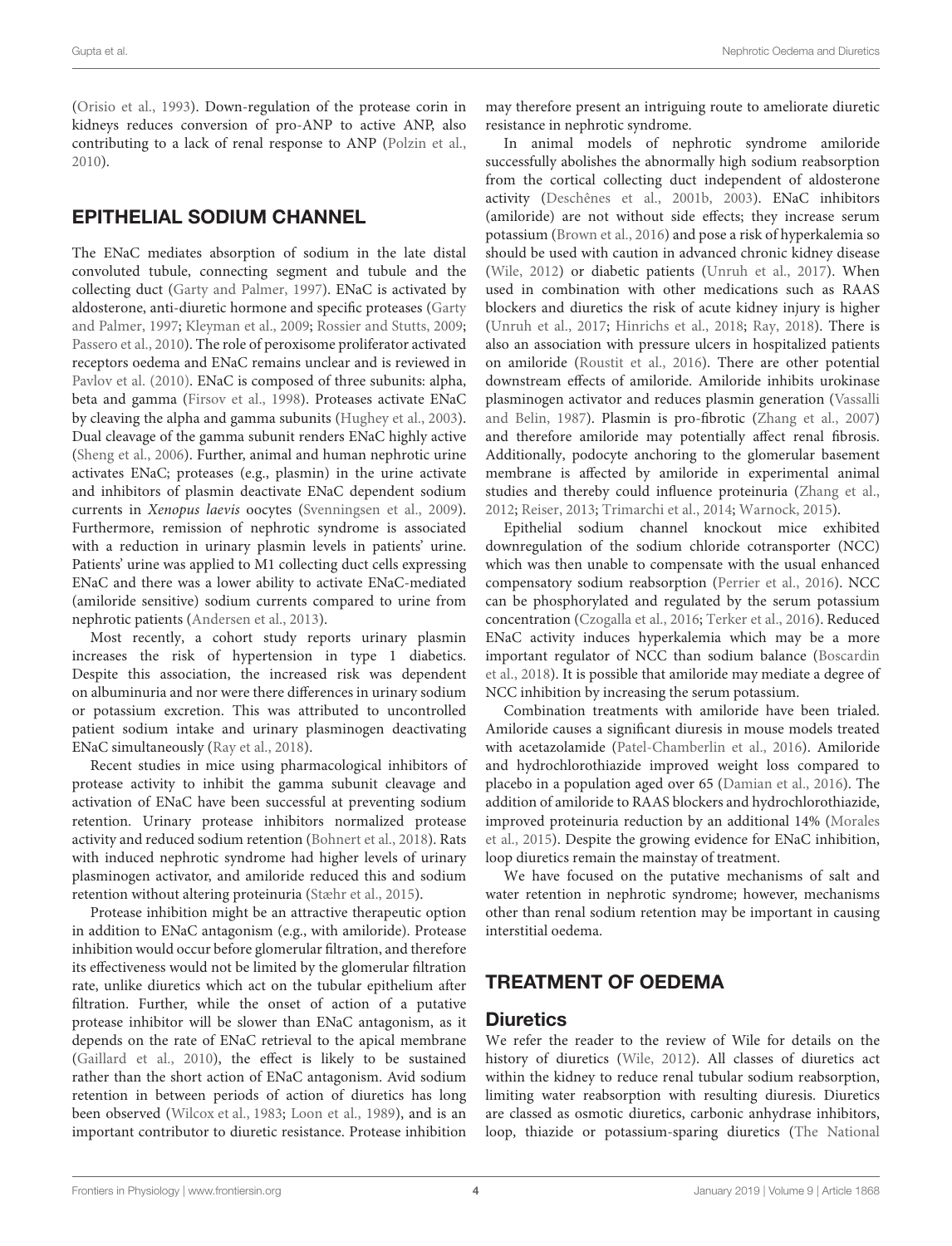[Institute for Health and Care \[NICE\],](#page-9-17) [2018\)](#page-9-17). All diuretics (with the exception of mineralocorticoid receptor antagonists) act on the luminal side of the tubular epithelium and need to attain sufficient concentration to have an action there [\(Wile,](#page-9-9) [2012\)](#page-9-9).

Loop diuretics (e.g., furosemide and bumetanide) work by inhibiting the Na<sup>+</sup>-K<sup>+</sup>-2Cl<sup>−</sup> cotransporter, NKCC2 on the apical surface in the thick ascending limb (TAL) in the loop of Henle [\(Brater,](#page-6-19) [1991\)](#page-6-19). This transporter reabsorbs sodium  $(Na^+)$  in to the tubular cell which is reclaimed to the circulation by the  $Na<sup>+</sup>, K<sup>+</sup>$ -ATPase pump in the basolateral membrane [\(Brater,](#page-6-19) [1991\)](#page-6-19). The TAL is the site of approximately 25% of total sodium reabsorption in the nephron, so loop diuretics are particularly potent natriuretics [\(Burg,](#page-6-20) [1982\)](#page-6-20).

Loop diuretics are highly protein bound and are secreted in to the lumen by organic anion transporters along the proximal tubule to reach their site of action in the TAL [\(Brater,](#page-6-19) [1991\)](#page-6-19). Gut oedema may limit the oral absorption of diuretics and hypoalbuminemia decreases the delivery of diuretic to its site of action [\(Sica,](#page-8-28) [2003\)](#page-8-28). For this reason higher doses may be required to achieve a successful diuresis, although with a higher likelihood of adverse effects [\(Crew et al.,](#page-6-0) [2004\)](#page-6-0). Intravenous infusion is another approach that can increase loop diuretic efficacy as therapeutic levels are achieved rapidly due to lower absorption time [\(Hammarlund et al.,](#page-7-30) [1984\)](#page-7-30).

Furosemide has incomplete and variable bioavailability even in healthy individuals [\(Waller et al.,](#page-9-18) [1981\)](#page-9-18); probably the worst in its class, despite its widespread popularity. Furosemide has both poor aqueous solubility and low intestinal permeability, and oral furosemide bioavailability varies greatly (by an estimated 20–60%) both between individuals and within individuals [\(Granero et al.,](#page-7-31) [2010;](#page-7-31) [Nielsen et al.,](#page-8-29) [2016\)](#page-8-29). In the oedematous state bioavailability is further reduced (e.g., to 30%) [\(Odlind and Beermann,](#page-8-30) [1980\)](#page-8-30). There is current work using nanoparticles or polymeric microcontainers aiming to stabilize and reduce this effect [\(Sahu and Das,](#page-8-31) [2014;](#page-8-31) [Nielsen et al.,](#page-8-29) [2016\)](#page-8-29).

Any diuretics can cause hypovolemia with secondary acute kidney injury [\(Crew et al.,](#page-6-0) [2004;](#page-6-0) [Oh and Han,](#page-8-32) [2015\)](#page-8-32). Electrolyte dysregulation is frequent; including hypokalemia, hypomagnesemia, hypocalcemia, hyponatremia, and hyperuricemia. This requires monitoring. Moreover, furosemide can cause hypersensitivity reactions such as skin rashes or acute interstitial nephritis [\(Oh and Han,](#page-8-32) [2015\)](#page-8-32). There is a risk of reversible ototoxicity related to the peak serum drug concentration due to the ubiquitous NKCC1 present in the inner ear also being inhibited with loop diuretic use [\(Wile,](#page-9-9) [2012\)](#page-9-9). Diuretics can displace warfarin from its protein binding site, increasing the anti-coagulant effect [\(Oh and Han,](#page-8-32) [2015\)](#page-8-32). This is seen with furosemide [\(Oh and Han,](#page-8-32) [2015\)](#page-8-32) and the active metabolite (canrenone) of spironolactone [\(Takamura et al.,](#page-9-19) [1997\)](#page-9-19).

### Novel Agents

Vasopressin receptor antagonists (e.g., tolvaptan) are not diuretics, but rather aquaretics. These drugs reduce the density of luminal aquaporins to increase urinary water excretion without

natriuresis [\(The National Institute for Health and Care \[NICE\],](#page-9-17) [2018\)](#page-9-17). To date there are three case reports on four individuals describing the use of tolvaptan in massive oedema in nephrotic individuals, with treatment described as successful in three out of four cases [\(Shimizu et al.,](#page-8-33) [2014;](#page-8-33) [Park et al.,](#page-8-34) [2015;](#page-8-34) [Tanaka et al.,](#page-9-20) [2017\)](#page-9-20).

Phase I trials have been completed for a novel particulateguanylyl-cyclase A receptor activator (trial name ZD100) that promotes natriuresis, inhibits aldosterone and reduced blood pressure with activation of cyclic guanosine monophosphate [\(Chen et al.,](#page-6-21) [2016\)](#page-6-21). At present this is being investigated in the use of resistant hypertension but if it has natriuretic properties it may be suitable for use in oedema in nephrosis.

Relaxin, an endogenous neurohormone is currently being trialed in heart failure and has completed phase III trials [\(Wilson et al.,](#page-9-21) [2015\)](#page-9-21). Relaxin induces increased expression of both epithelial and endothelial endothelin B receptor  $(ET_B)$  and thereby indirectly stimulates  $ET_B$  [\(Garvin and Sanders,](#page-7-32) [1991;](#page-7-32) [Danielson et al.,](#page-6-22) [2000;](#page-6-22) [Bogzil et al.,](#page-6-23) [2005;](#page-6-23) [Schneider et al.,](#page-8-35) [2007\)](#page-8-35). ET<sub>B</sub> inhibits  $Na^+, K^+$ -ATPase and ADH causing both a natriuresis and diuresis [\(Garvin and Sanders,](#page-7-32) [1991\)](#page-7-32). The fractional increase in urinary excretion of sodium occurs without any changes in aldosterone or ANP concentrations [\(Bogzil et al.,](#page-6-23) [2005\)](#page-6-23). In heart failure, treated individuals were found to require lower doses of loop diuretics, had greater weight loss and reduced signs and symptoms of fluid overload including peripheral and pulmonary oedema [\(Metra et al.,](#page-8-36) [2013;](#page-8-36) [Voors et al.,](#page-9-22) [2014\)](#page-9-22). However, this has had no effect on overall outcomes [\(Teerlink,](#page-9-23) [2017;](#page-9-23) [Teerlink et al.,](#page-9-24) [2017\)](#page-9-24), and nor is it known if the endothelin dysregulation in heart failure is present in nephrosis.

There have been two cases from a single center in Japan of synthetic human ANP (carperitide) reducing interstitial oedema preventing the need for hemodialysis and preserving renal function in nephrotic patients [\(Ueda et al.,](#page-9-25) [2014\)](#page-9-25).

Luteolin is a common phenolic compound known to have anti-inflammatory and anti-allergic effects. Rat studies have recently demonstrated the role of luteolin in natriuresis and diuresis with an additive effect achieved with administration of amiloride and hydrochlorothiazide [\(Boeing et al.,](#page-6-24) [2017\)](#page-6-24). Luteolin mediated these effects via the muscarinic acetylcholine receptor [\(Boeing et al.,](#page-6-24) [2017\)](#page-6-24). It will be interesting to see if this has a similar role to play in humans.

Most recently, the role of epicatechin was investigated. Epicatechin is a flavonoid found in food and plant extracts and is classed as a phytochemical [\(Mariano et al.,](#page-8-37) [2018\)](#page-8-37). Rats treated with epicatechin achieved diuresis and uresis of sodium, potassium and chloride without any effect on the plasma electrolyte function [\(Mariano](#page-8-37) [et al.,](#page-8-37) [2018\)](#page-8-37). Combination with hydrochlorothiazide further improved the diuretic effect [\(Mariano et al.,](#page-8-37) [2018\)](#page-8-37).

### Clinical Practice

There are no adult guidelines available on managing oedema and volume overload in nephrotic syndrome [\(Crew et al.,](#page-6-0) [2004;](#page-6-0) [Oh and Han,](#page-8-32) [2015\)](#page-8-32). The lack of guidelines means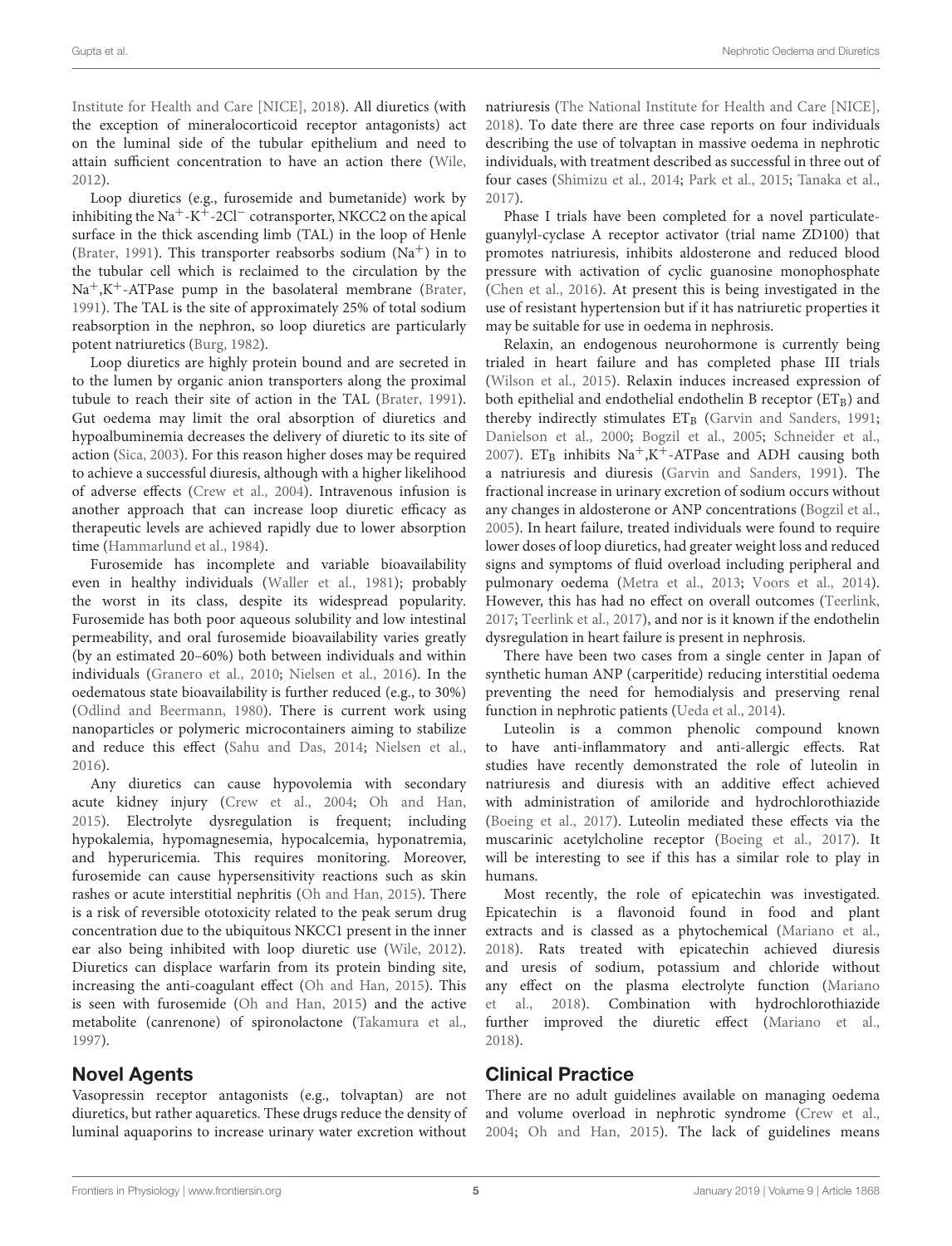that there is considerable heterogeneity in the treatment of overloaded nephrotic individuals with no clear consensus. Nonpharmacological interventions such as strict dietary sodium restriction (less than 3g per day) are important and have an additive effect to other therapies [\(Hull and Goldsmith,](#page-7-33) [2008\)](#page-7-33). Replacing serum albumin with intravenous infusions to improve the efficacy of loop diuretics has been investigated considerably. This is because only albumin-bound loop diuretics are secreted into the lumen of the tubule, discussed above. Hypoalbuminemia (as is present in nephrotic syndrome) reduces the amount of loop diuretics that are delivered to their site of action in the tubular lumen [\(Kirchner et al.,](#page-7-34) [1990;](#page-7-34) [Fliser et al.,](#page-7-35) [1999\)](#page-7-35). Albumin may help overcome this by enhancing proximal tubular secretion to the tubular lumen and reducing the volume of distribution [\(Inoue et al.,](#page-7-36) [1987;](#page-7-36) [Chalasani et al.,](#page-6-25) [2001\)](#page-6-25). Early reports were encouraging with massive diuresis when combined with diuretics (27 kg in 14 days) [\(Davison et al.,](#page-6-26) [1974\)](#page-6-26). Later studies demonstrate conflicting results with better results in animal models and minimal response in humans. There was little or no effect on urinary furosemide or sodium excretion, despite elevated serum albumin levels [\(Akcicek et al.,](#page-6-27) [1995;](#page-6-27) [Fliser et al.,](#page-7-35) [1999;](#page-7-35) [Chalasani et al.,](#page-6-25) [2001\)](#page-6-25). Nor did inhibiting urinary protein binding have any effect of furosemide efficacy [\(Agarwal et al.,](#page-6-28) [2000\)](#page-6-28). Different mechanisms may exist in children as there has been a successful response with co-administration of albumin in some instances [\(Haws and Baum,](#page-7-37) [1993\)](#page-7-37). Yet, the rate of complications remains higher in pediatric patients with 38% developing hypertension [\(Dorhout Mees,](#page-7-38) [1996\)](#page-7-38). We refer the reader to table 1 in the following review for a full synopsis on all clinical trials with albumin and furosemide [\(Duffy et al.,](#page-7-39) [2015\)](#page-7-39).

A multicenter retrospective study of 60 pediatric units in Italy found no consensus approach to diuretic treatment [\(Pasini et al.,](#page-8-38) [2015\)](#page-8-38). Despite similar laboratory and clinical data across 231 children, 64% were treated with diuretics and 55% were treated with albumin infusions, highlighting the treatment variability [\(Pasini et al.,](#page-8-38) [2015\)](#page-8-38). The authors suggest that shared guidelines and implementation were necessary to avoid differences and side effects in pediatric patients [\(Pasini et al.,](#page-8-38) [2015\)](#page-8-38).

In adults, there is also no consensus on the indication, starting dose, approach to dosage change and monitoring of diuretics; consequently, there are considerable differences in treatment pathways. In general, standard first line treatment is a loop diuretic such as furosemide [\(Crew et al.,](#page-6-0) [2004\)](#page-6-0). The diuretic would normally be started at a low dose and then sequentially increased until satisfactory weight loss or until the maximum dose has been reached. If at this stage the patient remains symptomatic, a second, synergetic diuretic is commonly added. In the United Kingdom, this would usually be the thiazide-like metolazone [\(Crew et al.,](#page-6-0) [2004\)](#page-6-0). This is not always successful and a recent case report described resistance to the loop and thiazide type diuretic combination in a oedematous nephrotic patient. The oedema instead responded well to a combination of furosemide and an ENaC inhibitor (triamterene) [\(Hoorn and](#page-7-40)

[Ellison,](#page-7-40) [2017\)](#page-7-40). Another case report describes a treatment resistant nephrotic patient with no diuretic effect after 5 weeks of high dose furosemide but a profound 7 kg fluid loss with the addition of amiloride [\(Hinrichs et al.,](#page-7-29) [2018\)](#page-7-29). While these are only two case reports they provide further evidence to support ENaC blockade as effective treatment of nephrotic oedema, although larger studies will be necessary.

There are no trials directly comparing the commonly used different diuretic regimens in nephrotic syndrome despite the underlying scientific basis of causation for oedema in animal models. Furosemide remains first line treatment yet has extremely variable oral bioavailability and the problematic well-described blunted natriuretic effect with prolonged therapy [\(Bernstein and Ellison,](#page-6-29) [2011\)](#page-6-29).

More recently, a randomized controlled study in Iran compared different diuretic pre-loading regimens in 20 individuals with refractory nephrosis. The two arms were either pre-loading with acetazolamide and hydrochlorothiazide compared to pre-loading with furosemide and hydrochlorothiazide for 1 week after which both treatment arms received 2 weeks of 40 mg furosemide. Patients with hypokalemia were excluded in view of the potassium wasting properties of these diuretics. The authors concluded that the acetazolamide and hydrochlorothiazide combination achieved a better diuresis. While there was a difference in the mean weight change and urinary volume there was no difference in the urinary sodium and hence natriuresis over the trial period [\(Fallahzadeh et al.,](#page-7-41) [2017\)](#page-7-41). We discussed above that this was successful in animal models [\(Patel-Chamberlin](#page-8-26) [et al.,](#page-8-26) [2016\)](#page-8-26). Inhibition of pendrin which is found in the collecting duct is part of a proposed route of sodium reabsorption in the collecting duct with acetazolamide [\(Zahedi et al.,](#page-9-26) [2013\)](#page-9-26). This may be another mechanism for the synergistic effect with a loop diuretic [\(Soleimani et al.,](#page-9-27) [2012\)](#page-9-27).

# **CONCLUSION**

Patients and clinicians deserve better and more structured information on how to successfully manage nephrotic oedema. With increased understanding of the underlying pathophysiology of interstitial oedema in nephrotic syndrome we are in a better position to better treat individuals suffering with the complications that severe interstitial oedema brings. Management of oedema in nephrotic syndrome will rely on individualization of therapy with consideration of the clinical evidence. Differences especially will exist in the treatment between pediatric and adult patients and it is likely that there is no one best treatment for everyone. It will be helpful to understand determinants of response to treatment. Based on the evidence we provide in the review we especially advocate clinical trials to investigate the potential benefits of ENaC blockade.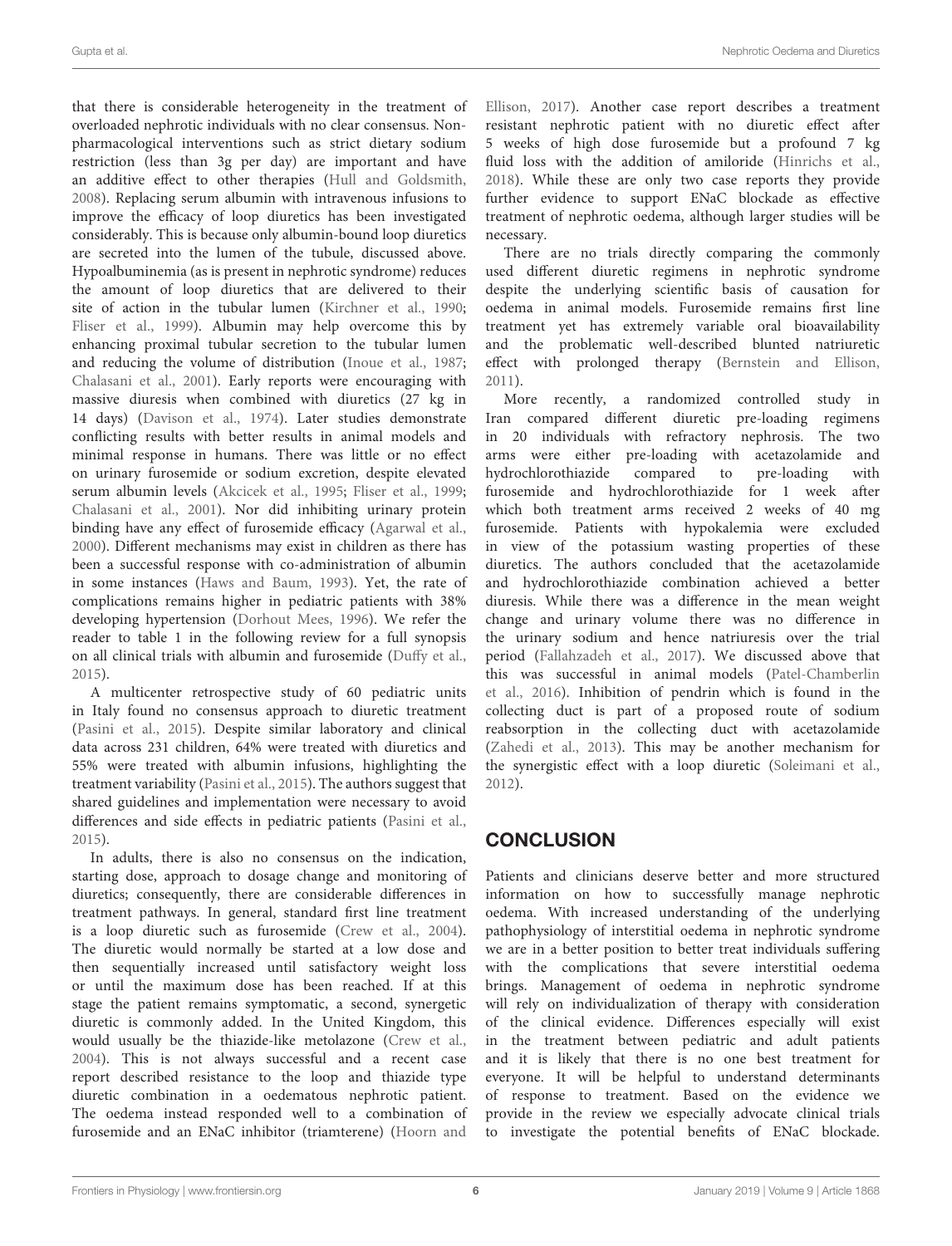For example, it may be important in certain types of druginduced oedema, such as that seen with thiazolidinediones,which stimulate ENaC-mediated sodium reabsorption through PPARγ receptors [\(Guan et al.,](#page-7-42) [2005\)](#page-7-42). We hope that with appropriately designed trials, guidelines can be developed based on robust clinical evidence to achieve improved outcomes.

# AUTHOR CONTRIBUTIONS

SG drafted the manuscript with critical revision by RJP, NA, and SBW.

# **REFERENCES**

- <span id="page-6-28"></span>Agarwal, R., Gorski, J. C., Sundblad, K., and Brater, D. C. (2000). Urinary protein binding does not affect response to furosemide in patients with nephrotic syndrome. J. Am. Soc. Nephrol. 11, 1100–1105.
- <span id="page-6-27"></span>Akcicek, F., Yalniz, T., Basci, A., Ok, E., and Mees, E. J. D. (1995). Diuretic effect of frusemide in patients with nephrotic syndrome: is it potentiated by intravenous albumin? BMJ 310, 162–163. [doi: 10.1136/bmj.310.6973.162](https://doi.org/10.1136/bmj.310.6973.162)
- <span id="page-6-12"></span>Andersen, R. F., Buhl, K. B., Jensen, B. L., Svenningsen, P., Friis, U. G., Jespersen, B., et al. (2013). Remission of nephrotic syndrome diminishes urinary plasmin content and abolishes activation of ENaC. Pediatr. Nephrol. 28, 1227–1234. [doi: 10.1007/s00467-013-2439-2](https://doi.org/10.1007/s00467-013-2439-2)
- <span id="page-6-10"></span>Bates, D. O. (2010). Vascular endothelial growth factors and vascular permeability. Cardiovasc. Res. 87, 262–271. [doi: 10.1093/cvr/cvq105](https://doi.org/10.1093/cvr/cvq105)
- <span id="page-6-8"></span>Bauer, J. H. (1983). Effects of propranolol therapy on renal function and body fluid composition. Arch. Intern. Med. 143, 927–931. [doi: 10.1001/archinte.1983.](https://doi.org/10.1001/archinte.1983.00350050085016) [00350050085016](https://doi.org/10.1001/archinte.1983.00350050085016)
- <span id="page-6-11"></span>Baxter, J. D., Lewicki, J. A., and Gardner, D. G. (1988). Atrial natriuretic peptide. Nat. Biotechnol. 6, 529–546. [doi: 10.1038/nbt0588-529](https://doi.org/10.1038/nbt0588-529)
- <span id="page-6-1"></span>Beanlands, H., Maione, M., Poulton, C., Herreshoff, E., Hladunewich, M. A., Hailperin, M., et al. (2017). Learning to live with nephrotic syndrome: experiences of adult patients and parents of children with nephrotic syndrome. Nephrol. Dial. Transplant. 32, i98–i105. [doi: 10.1093/ndt/gfw344](https://doi.org/10.1093/ndt/gfw344)
- <span id="page-6-29"></span>Bernstein, P. L., and Ellison, D. H. (2011). Diuretics and salt transport along the nephron. Semin. Nephrol. 31, 475–482. [doi: 10.1016/j.semnephrol.2011.09.002](https://doi.org/10.1016/j.semnephrol.2011.09.002)
- <span id="page-6-3"></span>Besse-Eschmann, V., Klisic, J., Nief, V., Hir, M. L., Kaissling, B., and Ambühl, P. M. (2002). Regulation of the proximal tubular sodium/proton exchanger NHE3 in rats with puromycin aminonucleoside (PAN)-induced nephrotic syndrome. J. Am. Soc. Nephrol. 13, 2199–2206. [doi: 10.1097/01.ASN.0000028839.52271.DF](https://doi.org/10.1097/01.ASN.0000028839.52271.DF)
- <span id="page-6-24"></span>Boeing, T., da Silva, L. M., Mariott, M., Andrade, S. F., and de Souza, P. (2017). Diuretic and natriuretic effect of luteolin in normotensive and hypertensive rats: role of muscarinic acetylcholine receptors. Pharmacol. Rep. 69, 1121–1124. [doi: 10.1016/j.pharep.2017.05.010](https://doi.org/10.1016/j.pharep.2017.05.010)
- <span id="page-6-23"></span>Bogzil, A. H., Eardley, R., and Ashton, N. (2005). Relaxin-induced changes in renal sodium excretion in the anesthetized male rat. Am. J. Physiol. Regul. Integr. Comp. Physiol. 288, R322–R328. [doi: 10.1152/ajpregu.00509.2004](https://doi.org/10.1152/ajpregu.00509.2004)
- <span id="page-6-13"></span>Bohnert, B. N., Menacher, M., Janessa, A., Wörn, M., Schork, A., Daiminger, S., et al. (2018). Aprotinin prevents proteolytic epithelial sodium channel (ENaC) activation and volume retention in nephrotic syndrome. Kidney Int. 93, 159– 172. [doi: 10.1016/j.kint.2017.07.023](https://doi.org/10.1016/j.kint.2017.07.023)
- <span id="page-6-17"></span>Boscardin, E., Perrier, R., Sergi, C., Maillard, M. P., Loffing, J., Loffing-Cueni, D., et al. (2018). Plasma potassium determines NCC abundance in adult kidneyspecific γ ENaC knockout. J. Am. Soc. Nephrol. 29, 977–990. [doi: 10.1681/ASN.](https://doi.org/10.1681/ASN.2017030345) [2017030345](https://doi.org/10.1681/ASN.2017030345)
- <span id="page-6-19"></span>Brater, D. C. (1991). Clinical pharmacology of loop diuretics. Drugs 41, 14–22. [doi: 10.2165/00003495-199100413-00004](https://doi.org/10.2165/00003495-199100413-00004)
- <span id="page-6-9"></span>Brown, E., Markandu, N., Sagnella, G., Jones, B., and MacGregor, G. (1984). Lack of effect of captopril on the sodium retention of the nephrotic syndrome. Nephron 37, 43–48. [doi: 10.1159/000183206](https://doi.org/10.1159/000183206)
- <span id="page-6-15"></span>Brown, M. J., Williams, B., Morant, S. V., Webb, D. J., Caulfield, M. J., Cruickshank, J. K., et al. (2016). Effect of amiloride, or amiloride plus hydrochlorothiazide, versus hydrochlorothiazide on glucose tolerance and

# FUNDING

SG has received funding from UCB for her Ph.D.

# ACKNOWLEDGMENTS

We would like to acknowledge the support from the UCL Centre for Nephrology to SBW, RJP, and SG. The support from the glomerular disease group at Barts Health for NA and SG. Additionally SG, RJP, NA, and SBW are grateful to their ongoing collaborations with the London Membranous Network.

blood pressure (PATHWAY-3): a parallel-group, double-blind randomised phase 4 trial. Lancet Diabetes Endocrinol. 4, 136–147. [doi: 10.1016/S2213-](https://doi.org/10.1016/S2213-8587(15)00377-0) [8587\(15\)00377-0](https://doi.org/10.1016/S2213-8587(15)00377-0)

- <span id="page-6-20"></span>Burg, M. B. (1982). Thick ascending limb of Henle's loop. Kidney Int. 22, 454–464. [doi: 10.1038/ki.1982.198](https://doi.org/10.1038/ki.1982.198)
- <span id="page-6-7"></span>Byku, M., and Mann, D. L. (2017). "Chapter 19 - Neuromodulation of the failing heart," in Cardioskeletal Myopathies in Children and Young Adults, eds J. L. Jefferies, B. C. Blaxall, J. Robbins, and J. A. Towbin (Boston, MA: Academic Press), 381–397. [doi: 10.1016/B978-0-12-800040-3.](https://doi.org/10.1016/B978-0-12-800040-3.00019-4) [00019-4](https://doi.org/10.1016/B978-0-12-800040-3.00019-4)
- <span id="page-6-2"></span>Cadnapaphornchai, M. A., Tkachenko, O., Shchekochikhin, D., and Schrier, R. W. (2014). The nephrotic syndrome: pathogenesis and treatment of edema formation and secondary complications. Pediatr. Nephrol. 29, 1159–1167. [doi:](https://doi.org/10.1007/s00467-013-2567-8) [10.1007/s00467-013-2567-8](https://doi.org/10.1007/s00467-013-2567-8)
- <span id="page-6-25"></span>Chalasani, N., Gorski, J. C., Horlander, J. C., Craven, R., Hoen, H., Maya, J., et al. (2001). Effects of albumin/furosemide mixtures on responses to furosemide in hypoalbuminemic patients. J. Am. Soc. Nephrol. 12, 1010–1016.
- <span id="page-6-21"></span>Chen, H. H., Neutel, J. M., Smith, D. H., Heublein, D., and Burnett, J. C. (2016). A first-in-human trial of a novel designer natriuretic peptide ZD100 in human hypertension. J. Am. Soc. Hypertens. 10:e23. [doi: 10.1016/j.jash.2016.](https://doi.org/10.1016/j.jash.2016.03.051) [03.051](https://doi.org/10.1016/j.jash.2016.03.051)
- <span id="page-6-0"></span>Crew, R. J., Radhakrishnan, J., and Appel, G. (2004). Complications of the nephrotic syndrome and their treatment. Clin. Nephrol. 62, 245–259. [doi: 10.](https://doi.org/10.5414/CNP62245) [5414/CNP62245](https://doi.org/10.5414/CNP62245)
- <span id="page-6-16"></span>Czogalla, J., Vohra, T., Penton, D., Kirschmann, M., Craigie, E., and Loffing, J. (2016). The mineralocorticoid receptor (MR) regulates ENaC but not NCC in mice with random MR deletion. Pflügers Arch. 468, 849–858. [doi: 10.1007/](https://doi.org/10.1007/s00424-016-1798-5) [s00424-016-1798-5](https://doi.org/10.1007/s00424-016-1798-5)
- <span id="page-6-18"></span>Damian, D. J., McNamee, R., and Carr, M. (2016). Changes in selected metabolic parameters in patients over 65 receiving hydrochlorothiazide plus amiloride, atenolol or placebo in the MRC elderly trial. BMC Cardiovasc. Disord. 16:188. [doi: 10.1186/s12872-016-0368-2](https://doi.org/10.1186/s12872-016-0368-2)
- <span id="page-6-22"></span>Danielson, L. A., Kercher, L. J., and Conrad, K. P. (2000). Impact of gender and endothelin on renal vasodilation and hyperfiltration induced by relaxin in conscious rats. Am. J. Physiol. Regul. Integr. Comp. Physiol. 279, R1298–R1304. [doi: 10.1152/ajpregu.2000.279.4.R1298](https://doi.org/10.1152/ajpregu.2000.279.4.R1298)
- <span id="page-6-26"></span>Davison, A. M., Lambie, A. T., Verth, A. H., and Cash, J. D. (1974). Salt-poor human albumin in management of nephrotic syndrome. Br. Med. J. 1, 481–484. [doi: 10.1136/bmj.1.5906.481](https://doi.org/10.1136/bmj.1.5906.481)
- <span id="page-6-6"></span>de Seigneux, S., Kim, S. W., Hemmingsen, S. C., Frøkiær, J., and Nielsen, S. (2006). Increased expression but not targeting of ENaC in adrenalectomized rats with PAN-induced nephrotic syndrome. Am. J. Physiol. Renal Physiol. 291, F208–F217. [doi: 10.1152/ajprenal.00399.2005](https://doi.org/10.1152/ajprenal.00399.2005)
- <span id="page-6-4"></span>Deschênes, G., and Doucet, A. (2000). Collecting duct  $\mathrm{Na^+/K^+}$ -ATPase activity is correlated with urinary sodium excretion in rat nephrotic syndromes. J. Am. Soc. Nephrol. 11, 604–615.
- <span id="page-6-14"></span>Deschênes, G., Feraille, E., and Doucet, A. (2003). Mechanisms of oedema in nephrotic syndrome: old theories and new ideas. Nephrol. Dial. Transplant. 18, 454–456. [doi: 10.1093/ndt/18.3.454](https://doi.org/10.1093/ndt/18.3.454)
- <span id="page-6-5"></span>Deschênes, G., Gonin, S., Zolty, E., Cheval, L., Rousselot, M., Martin, P.-Y., et al. (2001a). Increased synthesis and AVP unresponsiveness of Na,K-ATPase in collecting duct from nephrotic rats. J. Am. Soc. Nephrol. 12, 2241–2252.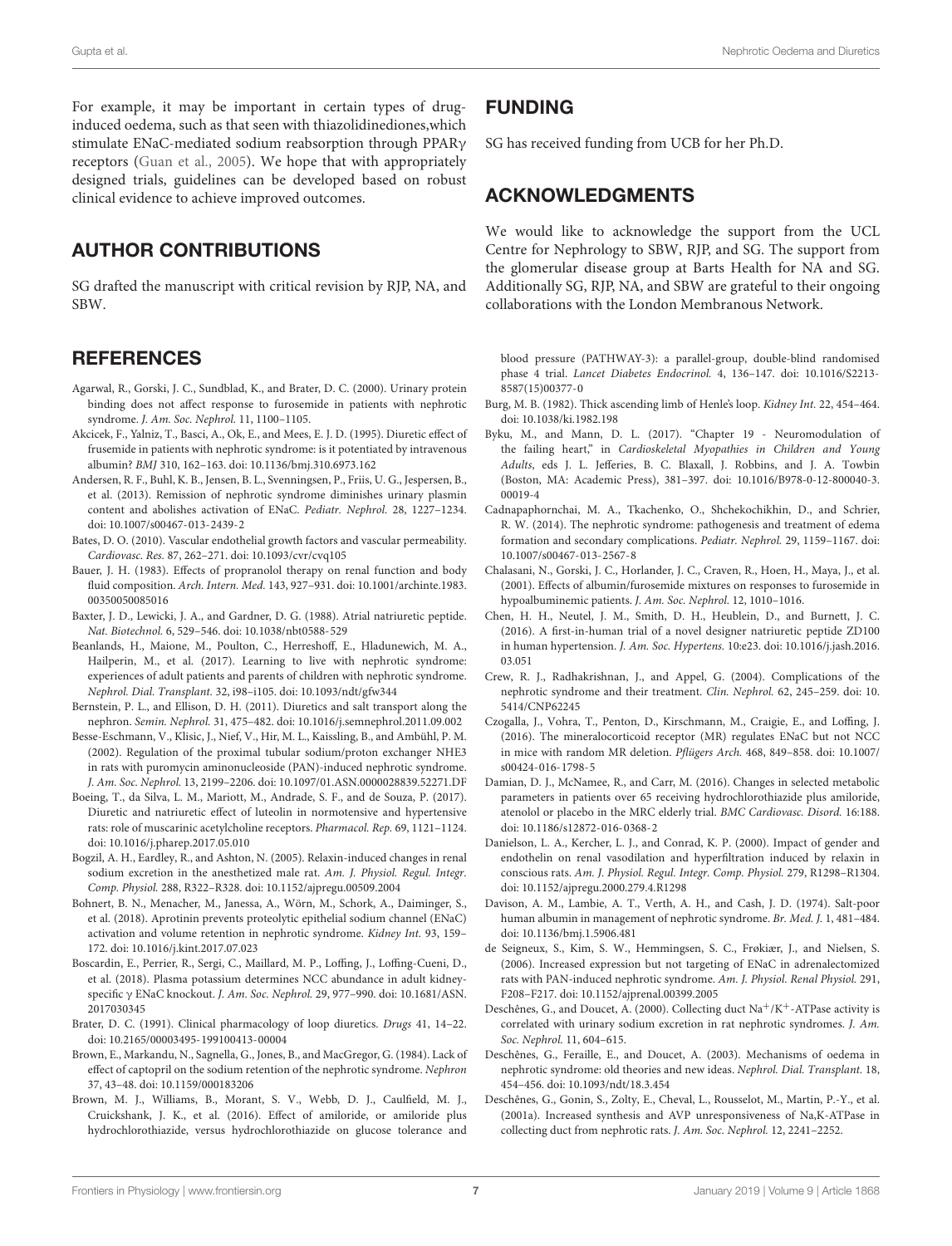- <span id="page-7-28"></span>Deschênes, G., Wittner, M., Stefano, A. D., Jounier, S., and Doucet, A. (2001b). Collecting duct is a site of sodium retention in PAN nephrosis: a rationale for amiloride therapy. J. Am. Soc. Nephrol. 12, 598–601.
- <span id="page-7-38"></span>Dorhout Mees, E. J. (1996). Does it make sense to administer albumin to the patient with nephrotic oedema? Nephrol. Dial. Transplant. 11, 1224–1226. [doi:](https://doi.org/10.1093/ndt/11.7.1224) [10.1093/ndt/11.7.1224](https://doi.org/10.1093/ndt/11.7.1224)
- <span id="page-7-0"></span>Doucet, A., Favre, G., and Deschênes, G. (2007). Molecular mechanism of edema formation in nephrotic syndrome: therapeutic implications. Pediatr. Nephrol. 22, 1983–1990. [doi: 10.1007/s00467-007-0521-3](https://doi.org/10.1007/s00467-007-0521-3)
- <span id="page-7-39"></span>Duffy, M., Jain, S., Harrell, N., Kothari, N., and Reddi, A. S. (2015). Albumin and furosemide combination for management of edema in nephrotic syndrome: a review of clinical studies. Cells 4, 622–630. [doi: 10.3390/cells4040622](https://doi.org/10.3390/cells4040622)
- <span id="page-7-5"></span>Ellis, D. (2016). Pathophysiology, evaluation, and management of edema in childhood nephrotic syndrome. Front. Pediatr. 3:111. [doi: 10.3389/fped.2015.](https://doi.org/10.3389/fped.2015.00111) [00111](https://doi.org/10.3389/fped.2015.00111)
- <span id="page-7-41"></span>Fallahzadeh, M. A., Dormanesh, B., Fallahzadeh, M. K., Roozbeh, J., Fallahzadeh, M. H., and Sagheb, M. M. (2017). Acetazolamide and hydrochlorothiazide followed by furosemide versus furosemide and hydrochlorothiazide followed by furosemide for the treatment of adults with nephrotic edema: a randomized trial. Am. J. Kidney Dis. 69, 420–427. [doi: 10.1053/j.ajkd.2016.10.022](https://doi.org/10.1053/j.ajkd.2016.10.022)
- <span id="page-7-16"></span>Farquhar, M. G., and Palade, G. E. (1961). Glomerular permeability: II. Ferritin transfer across the glomerular capillary wall in nephrotic rats. J. Exp. Med. 114, 699–716. [doi: 10.1084/jem.114.5.699](https://doi.org/10.1084/jem.114.5.699)
- <span id="page-7-8"></span>Féraille, E., Vogt, B., Rousselot, M., Barlet-Bas, C., Cheval, L., Doucet, A., et al. (1993). Mechanism of enhanced Na-K-ATPase activity in cortical collecting duct from rats with nephrotic syndrome. J. Clin. Invest. 91, 1295–1300. [doi:](https://doi.org/10.1172/JCI116328) [10.1172/JCI116328](https://doi.org/10.1172/JCI116328)
- <span id="page-7-24"></span>Firsov, D., Gautschi, I., Merillat, A.-M., Rossier, B. C., and Schild, L. (1998). The heterotetrameric architecture of the epithelial sodium channel (ENaC). EMBO J. 17, 344–352. [doi: 10.1093/emboj/17.2.344](https://doi.org/10.1093/emboj/17.2.344)
- <span id="page-7-35"></span>Fliser, D., Zurbrüggen, I., Mutschler, E., Bischoff, I., Nussberger, J., Franek, E., et al. (1999). Coadministration of albumin and furosemide in patients with the nephrotic syndrome. Kidney Int. 55, 629–634. [doi: 10.1046/j.1523-1755.1999.](https://doi.org/10.1046/j.1523-1755.1999.00298.x) [00298.x](https://doi.org/10.1046/j.1523-1755.1999.00298.x)
- <span id="page-7-2"></span>Fodor, P., Saitúa, M. T., Rodriguez, E., González, B., and Schlesinger, L. (1982). T-cell dysfunction in minimal-change nephrotic syndrome of childhood. Am. J. Dis. Child. 136, 713–717. [doi: 10.1001/archpedi.1982.03970440057016](https://doi.org/10.1001/archpedi.1982.03970440057016)
- <span id="page-7-26"></span>Gaillard, E. A., Kota, P., Gentzsch, M., Dokholyan, N. V., Stutts, M. J., and Tarran, R. (2010). Regulation of the epithelial  $\mathrm{Na}^+$  channel and airway surface liquid volume by serine proteases. Pflugers Arch. 460, 1–17. [doi: 10.1007/](https://doi.org/10.1007/s00424-010-0827-z) [s00424-010-0827-z](https://doi.org/10.1007/s00424-010-0827-z)
- <span id="page-7-22"></span>Garty, H., and Palmer, L. G. (1997). Epithelial sodium channels: function, structure, and regulation. Physiol. Rev. 77, 359–396. [doi: 10.1152/physrev.1997.77.2.359](https://doi.org/10.1152/physrev.1997.77.2.359)
- <span id="page-7-32"></span>Garvin, J., and Sanders, K. (1991). Endothelin inhibits fluid and bicarbonate transport in part by reducing  $\mathrm{Na^+/K^+}$  ATPase activity in the rat proximal straight tubule. J. Am. Soc. Nephrol. 2, 976–982.
- <span id="page-7-10"></span>Geers, A. B., Koomans, H. A., Boer, P., and Dorhout Mees, E. J. (1984). Plasma and blood volumes in patients with the nephrotic syndrome. Nephron 38, 170–173. [doi: 10.1159/000183302](https://doi.org/10.1159/000183302)
- <span id="page-7-31"></span>Granero, G. E., Longhi, M. R., Mora, M. J., Junginger, H. E., Midha, K. K., Shah, V. P., et al. (2010). Biowaiver monographs for immediate release solid oral dosage forms: furosemide. J. Pharm. Sci. 99, 2544–2556. [doi: 10.1002/jps.22030](https://doi.org/10.1002/jps.22030)
- <span id="page-7-42"></span>Guan, Y., Hao, C., Cha, D. R., Rao, R., Lu, W., Kohan, D. E., et al. (2005). Thiazolidinediones expand body fluid volume through PPARγ stimulation of ENaC-mediated renal salt absorption. Nat. Med. 11, 861–866. [doi: 10.1038/](https://doi.org/10.1038/nm1278) [nm1278](https://doi.org/10.1038/nm1278)
- <span id="page-7-30"></span>Hammarlund, M. M., Paalzow, L. K., and Odlind, B. (1984). Pharmacokinetics of furosemide in man after intravenous and oral administration. Application of moment analysis. Eur. J. Clin. Pharmacol. 26, 197–207. [doi: 10.1007/](https://doi.org/10.1007/BF00630286) [BF00630286](https://doi.org/10.1007/BF00630286)
- <span id="page-7-37"></span>Haws, R. M., and Baum, M. (1993). Efficacy of albumin and diuretic therapy in children with nephrotic syndrome. Pediatrics 91, 1142–1146.
- <span id="page-7-29"></span>Hinrichs, G. R., Mortensen, L. A., Jensen, B. L., and Bistrup, C. (2018). Amiloride resolves resistant edema and hypertension in a patient with nephrotic syndrome; a case report. Physiol. Rep. 6:e13743. [doi: 10.14814/phy2.](https://doi.org/10.14814/phy2.13743) [13743](https://doi.org/10.14814/phy2.13743)
- <span id="page-7-40"></span>Hoorn, E. J., and Ellison, D. H. (2017). Diuretic resistance. Am. J. Kidney Dis. 69, 136–142. [doi: 10.1053/j.ajkd.2016.08.027](https://doi.org/10.1053/j.ajkd.2016.08.027)
- <span id="page-7-25"></span>Hughey, R. P., Mueller, G. M., Bruns, J. B., Kinlough, C. L., Poland, P. A., Harkleroad, K. L., et al. (2003). Maturation of the epithelial  $Na^+$  channel involves proteolytic processing of the alpha- and gamma-subunits. J. Biol. Chem. 278, 37073–37082. [doi: 10.1074/jbc.M307003200](https://doi.org/10.1074/jbc.M307003200)
- <span id="page-7-33"></span>Hull, R. P., and Goldsmith, D. J. (2008). Nephrotic syndrome in adults. BMJ 336, 1185–1189. [doi: 10.1136/bmj.39576.709711.80](https://doi.org/10.1136/bmj.39576.709711.80)
- <span id="page-7-4"></span>Humphreys, M. H. (1994). Mechanisms and management of nephrotic edema. Kidney Int. 45, 266–281. [doi: 10.1038/ki.1994.33](https://doi.org/10.1038/ki.1994.33)
- <span id="page-7-3"></span>Hung, S.-C., Kuo, K.-L., Peng, C.-H., Wu, C.-H., Lien, Y.-C., Wang, Y.-C., et al. (2014). Volume overload correlates with cardiovascular risk factors in patients with chronic kidney disease. Kidney Int. 85, 703–709. [doi: 10.1038/ki.2013.336](https://doi.org/10.1038/ki.2013.336)
- <span id="page-7-7"></span>Ichikawa, I., Rennke, H. G., Hoyer, J. R., Badr, K. F., Schor, N., Troy, J. L., et al. (1983). Role for intrarenal mechanisms in the impaired salt excretion of experimental nephrotic syndrome. J. Clin. Invest. 71, 91–103. [doi: 10.1172/](https://doi.org/10.1172/JCI110756) [JCI110756](https://doi.org/10.1172/JCI110756)
- <span id="page-7-36"></span>Inoue, M., Okajima, K., Itoh, K., Ando, Y., Watanabe, N., Yasaka, T., et al. (1987). Mechanism of furosemide resistance in analbuminemic rats and hypoalbuminemic patients. Kidney Int. 32, 198–203. [doi: 10.1038/ki.1987.192](https://doi.org/10.1038/ki.1987.192)
- <span id="page-7-21"></span>Iwai, N., and Inagami, T. (1990). Molecular cloning of a complementary DNA to rat cyclophilin-like protein mRNA. Kidney Int. 37, 1460–1465. [doi: 10.1038/ki.](https://doi.org/10.1038/ki.1990.136) [1990.136](https://doi.org/10.1038/ki.1990.136)
- <span id="page-7-19"></span>Johnson, M. D., and Malvin, R. L. (1977). Stimulation of renal sodium reabsorption by angiotensin II. Am. J. Physiol. Renal Physiol. 232, F298–F306. [doi: 10.1152/](https://doi.org/10.1152/ajprenal.1977.232.4.F298) [ajprenal.1977.232.4.F298](https://doi.org/10.1152/ajprenal.1977.232.4.F298)
- <span id="page-7-13"></span>Keenswijk, W., Ilias, M. I., Raes, A., Donckerwolcke, R., and Walle, J. V. (2018). Urinary potassium to urinary potassium plus sodium ratio can accurately identify hypovolemia in nephrotic syndrome: a provisional study. Eur. J. Pediatr. 177, 79–84. [doi: 10.1007/s00431-017-3029-2](https://doi.org/10.1007/s00431-017-3029-2)
- <span id="page-7-9"></span>Kim, S. W., de Seigneux, S., Sassen, M. C., Lee, J., Kim, J., Knepper, M. A., et al. (2006). Increased apical targeting of renal ENaC subunits and decreased expression of 11βHSD2 in HgCl2-induced nephrotic syndrome in rats. Am. J. Physiol. Renal Physiol. 290, F674–F687. [doi: 10.1152/ajprenal.00084.2005](https://doi.org/10.1152/ajprenal.00084.2005)
- <span id="page-7-34"></span>Kirchner, K. A., Voelker, J. R., and Brater, D. C. (1990). Intratubular albumin blunts the response to furosemide-A mechanism for diuretic resistance in the nephrotic syndrome. J. Pharmacol. Exp. Ther. 252, 1097–1101.
- <span id="page-7-23"></span>Kleyman, T. R., Carattino, M. D., and Hughey, R. P. (2009). ENaC at the cutting edge: regulation of epithelial sodium channels by proteases. J. Biol. Chem. 284, 20447–20451. [doi: 10.1074/jbc.R800083200](https://doi.org/10.1074/jbc.R800083200)
- <span id="page-7-6"></span>Klisic, J., Zhang, J., Nief, V., Reyes, L., Moe, O. W., and Ambühl, P. M. (2003). Albumin regulates the  $\text{Na}^+/ \text{H}^+$  exchanger 3 in OKP cells. *J. Am. Soc. Nephrol.* 14, 3008–3016. [doi: 10.1097/01.ASN.0000098700.70804.D3](https://doi.org/10.1097/01.ASN.0000098700.70804.D3)
- <span id="page-7-11"></span>Koepke, J. P., and DiBona, G. F. (1987). Blunted natriuresis to atrial natriuretic peptide in chronic sodium-retaining disorders. Am. J. Physiol. 252, F865–F871. [doi: 10.1152/ajprenal.1987.252.5.F865](https://doi.org/10.1152/ajprenal.1987.252.5.F865)
- <span id="page-7-12"></span>Koot, B. G. P., Houwen, R., Pot, D.-J., and Nauta, J. (2004). Congenital analbuminaemia: biochemical and clinical implications. A case report and literature review. Eur. J. Pediatr. 163, 664–670. [doi: 10.1007/s00431-004-1492-z](https://doi.org/10.1007/s00431-004-1492-z)
- <span id="page-7-1"></span>Korbet, S. M., Genchi, R. M., Borok, R. Z., and Schwartz, M. M. (1996). The racial prevalence of glomerular lesions in nephrotic adults. Am. J. Kidney Dis. 27, 647–651. [doi: 10.1016/S0272-6386\(96\)90098-0](https://doi.org/10.1016/S0272-6386(96)90098-0)
- <span id="page-7-14"></span>Kottke, M. A., and Walters, T. J. (2016). Where's the leak in vascular barriers? A review. Shock 46, 20–36. [doi: 10.1097/SHK.0000000000000666](https://doi.org/10.1097/SHK.0000000000000666)
- <span id="page-7-18"></span>Lagrue, G., Branellec, A., Blanc, C., Xheneumont, S., Beaudoux, F., Sobel, A., et al. (1975a). A vascular permeability factor in lymphocyte culture supernants from patients with nephrotic syndrome. II. Pharmacological and physicochemical properties. Biomed. Publiee Pour AAICIG 23, 73–75.
- <span id="page-7-17"></span>Lagrue, G., Xheneumont, S., Branellec, A., Hirbec, G., and Weil, B. (1975b). A vascular permeability factor elaborated from lymphocytes. I. Demonstration in patients with nephrotic syndrome. Biomedicine 23, 37–40.
- <span id="page-7-15"></span>Lewis, D. M., Tooke, J. E., Beaman, M., Gamble, J., and Shore, A. C. (1998). Peripheral microvascular parameters in the nephrotic syndrome. Kidney Int. 54, 1261–1266. [doi: 10.1046/j.1523-1755.1998.00100.x](https://doi.org/10.1046/j.1523-1755.1998.00100.x)
- <span id="page-7-20"></span>Light, D. B., Schwiebert, E. M., Karlson, K. H., and Stanton, B. A. (1989). Atrial natriuretic peptide inhibits a cation channel in renal inner medullary collecting duct cells. Science 243, 383–385. [doi: 10.1126/science.2463673](https://doi.org/10.1126/science.2463673)
- <span id="page-7-27"></span>Loon, N. R., Wilcox, C. S., and Unwin, R. J. (1989). Mechanism of impaired natriuretic response to furosemide during prolonged therapy. Kidney Int. 36, 682–689. [doi: 10.1038/ki.1989.246](https://doi.org/10.1038/ki.1989.246)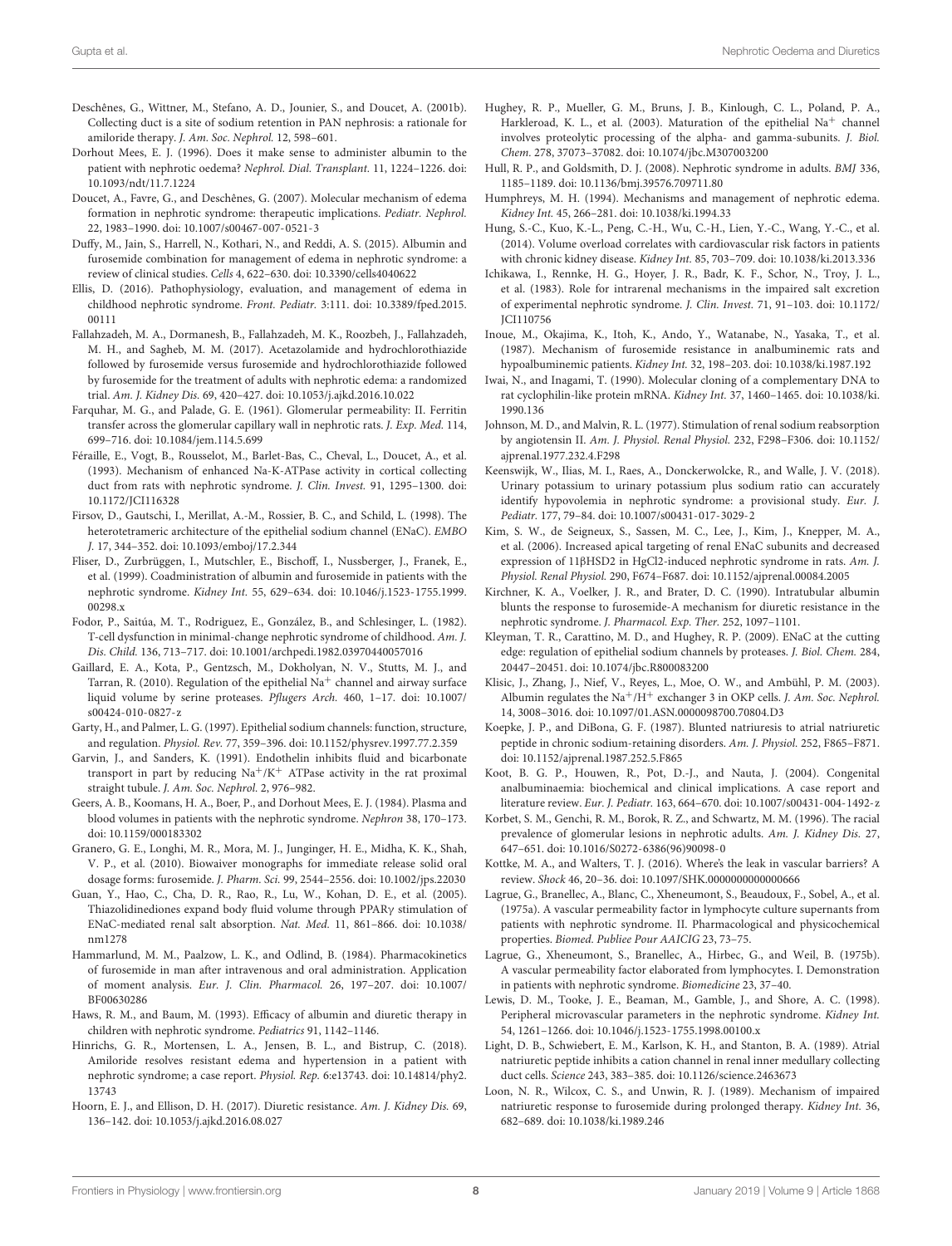- <span id="page-8-7"></span>Lourdel, S., Loffing, J., Favre, G., Paulais, M., Nissant, A., Fakitsas, P., et al. (2005). Hyperaldosteronemia and activation of the epithelial sodium channel are not required for sodium retention in puromycin-induced nephrosis. J. Am. Soc. Nephrol. 16, 3642–3650. [doi: 10.1681/ASN.2005040363](https://doi.org/10.1681/ASN.2005040363)
- <span id="page-8-14"></span>Maack, T. (1980). Physiological evaluation of the isolated perfused rat kidney. Am. J. Physiol. 238, F71–F78. [doi: 10.1152/ajprenal.1980.238.2.F71](https://doi.org/10.1152/ajprenal.1980.238.2.F71)
- <span id="page-8-37"></span>Mariano, L. N. B., Boeing, T., da Silva, R. C. M. V. A. F., Cechinel-Filho, V., Niero, R., da Silva, L. M., et al. (2018). Preclinical evaluation of the diuretic and saluretic effects of (-)-epicatechin and the result of its combination with standard diuretics. Biomed. Pharmacother. 107, 520–525. [doi: 10.1016/j.biopha.](https://doi.org/10.1016/j.biopha.2018.08.045) [2018.08.045](https://doi.org/10.1016/j.biopha.2018.08.045)
- <span id="page-8-2"></span>Marino, F., Martorano, C., Tripepi, R., Bellantoni, M., Tripepi, G., Mallamaci, F., et al. (2016). Subclinical pulmonary congestion is prevalent in nephrotic syndrome. Kidney Int. 89, 421–428. [doi: 10.1038/ki.2015.279](https://doi.org/10.1038/ki.2015.279)
- <span id="page-8-0"></span>McGrogan, A., Franssen, C. F., and de Vries, C. S. (2011). The incidence of primary glomerulonephritis worldwide: a systematic review of the literature. Nephrol. Dial. Transplant. 26, 414–430. [doi: 10.1093/ndt/gfq665](https://doi.org/10.1093/ndt/gfq665)
- <span id="page-8-8"></span>Meltzer, J. I., Keim, H. J., Laragh, J. H., Sealey, J. E., Jan, K. M., and Chien, S. (1979). Nephrotic syndrome: vasoconstriction and hypervolemic types indicated by renin-sodium profiling. Ann. Intern. Med. 91, 688–696. [doi: 10.7326/0003-](https://doi.org/10.7326/0003-4819-91-5-688) [4819-91-5-688](https://doi.org/10.7326/0003-4819-91-5-688)
- <span id="page-8-6"></span>Mernissi, G. E., and Doucet, A. (1983). Short-term effect of aldosterone on renal sodium transport and tubular Na-K-ATPase in the rat. Pflügers Arch. 399, 139–146. [doi: 10.1007/BF00663910](https://doi.org/10.1007/BF00663910)
- <span id="page-8-36"></span>Metra, M., Cotter, G., Davison, B. A., Felker, G. M., Filippatos, G., Greenberg, B. H., et al. (2013). Effect of serelaxin on cardiac, renal, and hepatic biomarkers in the Relaxin in Acute Heart Failure (RELAX-AHF) development program: correlation with outcomes. J. Am. Coll. Cardiol. 61, 196–206. [doi: 10.1016/j.jacc.](https://doi.org/10.1016/j.jacc.2012.11.005) [2012.11.005](https://doi.org/10.1016/j.jacc.2012.11.005)
- <span id="page-8-13"></span>Miura, T., Watanabe, S., Urushihara, M., Kobori, H., and Fukuda, M. (2014). The natriuretic effect of angiotensin receptor blockers is not attributable to blood pressure reduction during the previous night, but to inhibition of tubular sodium reabsorption. J. Renin Angiotensin Aldosterone Syst. 15, 316–318. [doi:](https://doi.org/10.1177/1470320313518253) [10.1177/1470320313518253](https://doi.org/10.1177/1470320313518253)
- <span id="page-8-27"></span>Morales, E., Caro, J., Gutierrez, E., Sevillano, A., Auñón, P., Fernandez, C., et al. (2015). Diverse diuretics regimens differentially enhance the antialbuminuric effect of renin–angiotensin blockers in patients with chronic kidney disease. Kidney Int. 88, 1434–1441. [doi: 10.1038/ki.](https://doi.org/10.1038/ki.2015.249) [2015.249](https://doi.org/10.1038/ki.2015.249)
- <span id="page-8-29"></span>Nielsen, L. H., Melero, A., Keller, S. S., Jacobsen, J., Garrigues, T., Rades, T., et al. (2016). Polymeric microcontainers improve oral bioavailability of furosemide. Int. J. Pharm. 504, 98–109. [doi: 10.1016/j.ijpharm.2016.](https://doi.org/10.1016/j.ijpharm.2016.03.050) [03.050](https://doi.org/10.1016/j.ijpharm.2016.03.050)
- <span id="page-8-30"></span>Odlind, B. O., and Beermann, B. (1980). Diuretic resistance: reduced bioavailability and effect of oral frusemide. Br. Med. J. 280:1577. [doi: 10.1136/bmj.280.6231.](https://doi.org/10.1136/bmj.280.6231.1577) [1577](https://doi.org/10.1136/bmj.280.6231.1577)
- <span id="page-8-1"></span>Ogi, M., Yokoyama, H., Tomosugi, N., Hisada, Y., Ohta, S., Takaeda, M., et al. (1994). Risk factors for infection and immunoglobulin replacement therapy in adult nephrotic syndrome. Am. J. Kidney Dis. 24, 427–436. [doi: 10.1016/S0272-](https://doi.org/10.1016/S0272-6386(12)80899-7) [6386\(12\)80899-7](https://doi.org/10.1016/S0272-6386(12)80899-7)
- <span id="page-8-32"></span>Oh, S. W., and Han, S. Y. (2015). Loop diuretics in clinical practice. Electrolytes Blood Press. 13, 17–21. [doi: 10.5049/EBP.2015.13.1.17](https://doi.org/10.5049/EBP.2015.13.1.17)
- <span id="page-8-15"></span>Orisio, S., Perico, N., Benatti, L., Longaretti, L., Amuchastegui, S., and Remuzzi, G. (1993). Renal cyclophilin-like protein gene expression parallels changes in sodium excretion in experimental nephrosis and is positively modulated by atrial natriuretic peptide. J. Am. Soc. Nephrol. 3, 1710–1716.
- <span id="page-8-34"></span>Park, E.-S., Huh, Y., and Kim, G.-H. (2015). Is tolvaptan indicated for refractory oedema in nephrotic syndrome? Nephrology 20, 103–106. [doi: 10.1111/nep.](https://doi.org/10.1111/nep.12348) [12348](https://doi.org/10.1111/nep.12348)
- <span id="page-8-38"></span>Pasini, A., Aceto, G., Ammenti, A., Ardissino, G., Azzolina, V., Bettinelli, A., et al. (2015). Best practice guidelines for idiopathic nephrotic syndrome: recommendations versus reality. Pediatr. Nephrol. 30, 91–101. [doi: 10.1007/](https://doi.org/10.1007/s00467-014-2903-7) [s00467-014-2903-7](https://doi.org/10.1007/s00467-014-2903-7)
- <span id="page-8-10"></span>Paskhina, T. S., Polyantseva, L. R., Krinskaya, A. V., Yegorova, T. P., Nartikova, V. P., and Levina, G. O. (1979). High concentrations of free kinins and kinin system components in abdominal transudate of a patient with nephrotic syndrome. Clin. Chim. Acta 97, 73–82. [doi: 10.1016/0009-8981\(79\)](https://doi.org/10.1016/0009-8981(79)90026-3) [90026-3](https://doi.org/10.1016/0009-8981(79)90026-3)
- <span id="page-8-18"></span>Passero, C. J., Hughey, R. P., and Kleyman, T. R. (2010). New role for plasmin in sodium homeostasis. Curr. Opin. Nephrol. Hypertens. 19, 13–19. [doi: 10.1097/](https://doi.org/10.1097/MNH.0b013e3283330fb2) [MNH.0b013e3283330fb2](https://doi.org/10.1097/MNH.0b013e3283330fb2)
- <span id="page-8-26"></span>Patel-Chamberlin, M., Kia, M. V., Xu, J., Barone, S., Zahedi, K., and Soleimani, M. (2016). The role of epithelial sodium channel ENaC and the apical Cl-/HCO3 exchanger pendrin in compensatory salt reabsorption in the setting of Na-Cl cotransporter (NCC) inactivation. PLoS One 11:e0150918. [doi: 10.1371/journal.](https://doi.org/10.1371/journal.pone.0150918) [pone.0150918](https://doi.org/10.1371/journal.pone.0150918)
- <span id="page-8-19"></span>Pavlov, T. S., Imig, J. D., and Staruschenko, A. (2010). Regulation of ENaCmediated sodium reabsorption by peroxisome proliferator-activated receptors. PPAR Res. 2010:703735. [doi: 10.1155/2010/703735](https://doi.org/10.1155/2010/703735)
- <span id="page-8-9"></span>Perico, N., Delaini, F., Lupini, C., Benigni, A., Galbusera, M., Boccardo, P., et al. (1989). Blunted excretory response to atrial natriuretic peptide in experimental nephrosis. Kidney Int. 36, 57–64. [doi: 10.1038/ki.1989.161](https://doi.org/10.1038/ki.1989.161)
- <span id="page-8-3"></span>Perico, N., and Remuzzi, G. (1993). Edema of the nephrotic syndrome: the role of the atrial peptide system. Am. J. Kidney Dis. 22, 355–366. [doi: 10.1016/S0272-](https://doi.org/10.1016/S0272-6386(12)70137-3) [6386\(12\)70137-3](https://doi.org/10.1016/S0272-6386(12)70137-3)
- <span id="page-8-25"></span>Perrier, R., Boscardin, E., Malsure, S., Sergi, C., Maillard, M. P., Loffing, J., et al. (2016). Severe salt–losing syndrome and hyperkalemia induced by adult nephron–specific knockout of the epithelial sodium channel α-subunit. J. Am. Soc. Nephrol. 27, 2309–2318. [doi: 10.1681/ASN.2015020154](https://doi.org/10.1681/ASN.2015020154)
- <span id="page-8-16"></span>Polzin, D., Kaminski, H. J., Kastner, C., Wang, W., Krämer, S., Gambaryan, S., et al. (2010). Decreased renal corin expression contributes to sodium retention in proteinuric kidney diseases. Kidney Int. 78, 650–659. [doi: 10.1038/ki.2010.197](https://doi.org/10.1038/ki.2010.197)
- <span id="page-8-22"></span>Ray, E. C. (2018). ENaC blockade in proteinuria-associated extracellular fluid volume overload – effective but risky. Physiol. Rep. 6:e13835. [doi: 10.14814/](https://doi.org/10.14814/phy2.13835) [phy2.13835](https://doi.org/10.14814/phy2.13835)
- <span id="page-8-21"></span>Ray, E. C., Miller, R. G., Demko, J. E., Costacou, T., Kinlough, C. L., Demko, C. L., et al. (2018). Urinary plasmin(ogen) as a prognostic factor for hypertension. Kidney Int. Rep. 3, 1434–1442. [doi: 10.1016/j.ekir.2018.06.007](https://doi.org/10.1016/j.ekir.2018.06.007)
- <span id="page-8-5"></span>Ray, E. C., Rondon-Berrios, H., Boyd, C. R., and Kleyman, T. R. (2015). Sodium retention and volume expansion in nephrotic syndrome: implications for hypertension. Adv. Chronic Kidney Dis. 22, 179–184. [doi: 10.1053/j.ackd.2014.](https://doi.org/10.1053/j.ackd.2014.11.006) [11.006](https://doi.org/10.1053/j.ackd.2014.11.006)
- <span id="page-8-24"></span>Reiser, J. (2013). Circulating permeability factor suPAR: from concept to discovery to clinic. Trans. Am. Clin. Climatol. Assoc. 124, 133–138.
- <span id="page-8-17"></span>Rossier, B. C., and Stutts, M. J. (2009). Activation of the epithelial sodium channel (ENaC) by serine proteases. Annu. Rev. Physiol. 71, 361–379. [doi: 10.1146/](https://doi.org/10.1146/annurev.physiol.010908.163108) [annurev.physiol.010908.163108](https://doi.org/10.1146/annurev.physiol.010908.163108)
- <span id="page-8-11"></span>Rostoker, G., Behar, A., and Lagrue, G. (2000). Vascular hyperpermeability in nephrotic edema. Nephron 85, 194–200. [doi: 10.1159/000045661](https://doi.org/10.1159/000045661)
- <span id="page-8-23"></span>Roustit, M., Genty, C., Lepelley, M., Blaise, S., Fromy, B., Cracowski, J.-L., et al. (2016). Amiloride treatment and increased risk of pressure ulcers in hospitalized patients. Br. J. Clin. Pharmacol. 82, 1685–1687. [doi: 10.1111/bcp.](https://doi.org/10.1111/bcp.13084) [13084](https://doi.org/10.1111/bcp.13084)
- <span id="page-8-31"></span>Sahu, B. P., and Das, M. K. (2014). Formulation, optimization, and in vitro/in vivo evaluation of furosemide nanosuspension for enhancement of its oral bioavailability. J. Nanoparticle Res. 16:2360. [doi: 10.1007/s11051-014-2360-z](https://doi.org/10.1007/s11051-014-2360-z)
- <span id="page-8-12"></span>Savin, V. J., Sharma, M., Zhou, J., Genochi, D., Sharma, R., Srivastava, T., et al. (2017). Multiple targets for novel therapy of FSGS associated with circulating permeability factor. Biomed Res. Int. 2017:6232616. [doi: 10.1155/2017/6232616](https://doi.org/10.1155/2017/6232616)
- <span id="page-8-35"></span>Schneider, M. P., Boesen, E. I., and Pollock, D. M. (2007). Contrasting actions of endothelin ETA and ETB receptors in cardiovascular disease. Annu. Rev. Pharmacol. Toxicol. 47, 731–759. [doi: 10.1146/annurev.pharmtox.47.120505.](https://doi.org/10.1146/annurev.pharmtox.47.120505.105134) [105134](https://doi.org/10.1146/annurev.pharmtox.47.120505.105134)
- <span id="page-8-20"></span>Sheng, S., Carattino, M. D., Bruns, J. B., Hughey, R. P., and Kleyman, T. R. (2006). Furin cleavage activates the epithelial Na<sup>+</sup> channel by relieving Na<sup>+</sup> self-inhibition. Am. J. Physiol. Renal Physiol. 290, F1488–F1496. [doi: 10.1152/](https://doi.org/10.1152/ajprenal.00439.2005) [ajprenal.00439.2005](https://doi.org/10.1152/ajprenal.00439.2005)
- <span id="page-8-33"></span>Shimizu, M., Ishikawa, S., Yachi, Y., Muraoka, M., Tasaki, Y., Iwasaki, H., et al. (2014). Tolvaptan therapy for massive edema in a patient with nephrotic syndrome. Pediatr. Nephrol. 29, 915–917. [doi: 10.1007/s00467-013-2687-1](https://doi.org/10.1007/s00467-013-2687-1)
- <span id="page-8-28"></span>Sica, D. A. (2003). Drug absorption in the management of congestive heart failure: loop diuretics. Congest. Heart Fail. 9, 287–292. [doi: 10.1111/j.1527-5299.2003.](https://doi.org/10.1111/j.1527-5299.2003.02399.x) [02399.x](https://doi.org/10.1111/j.1527-5299.2003.02399.x)
- <span id="page-8-4"></span>Siddall, E. C., and Radhakrishnan, J. (2012). The pathophysiology of edema formation in the nephrotic syndrome. Kidney Int. 82, 635–642. [doi: 10.1038/](https://doi.org/10.1038/ki.2012.180) [ki.2012.180](https://doi.org/10.1038/ki.2012.180)